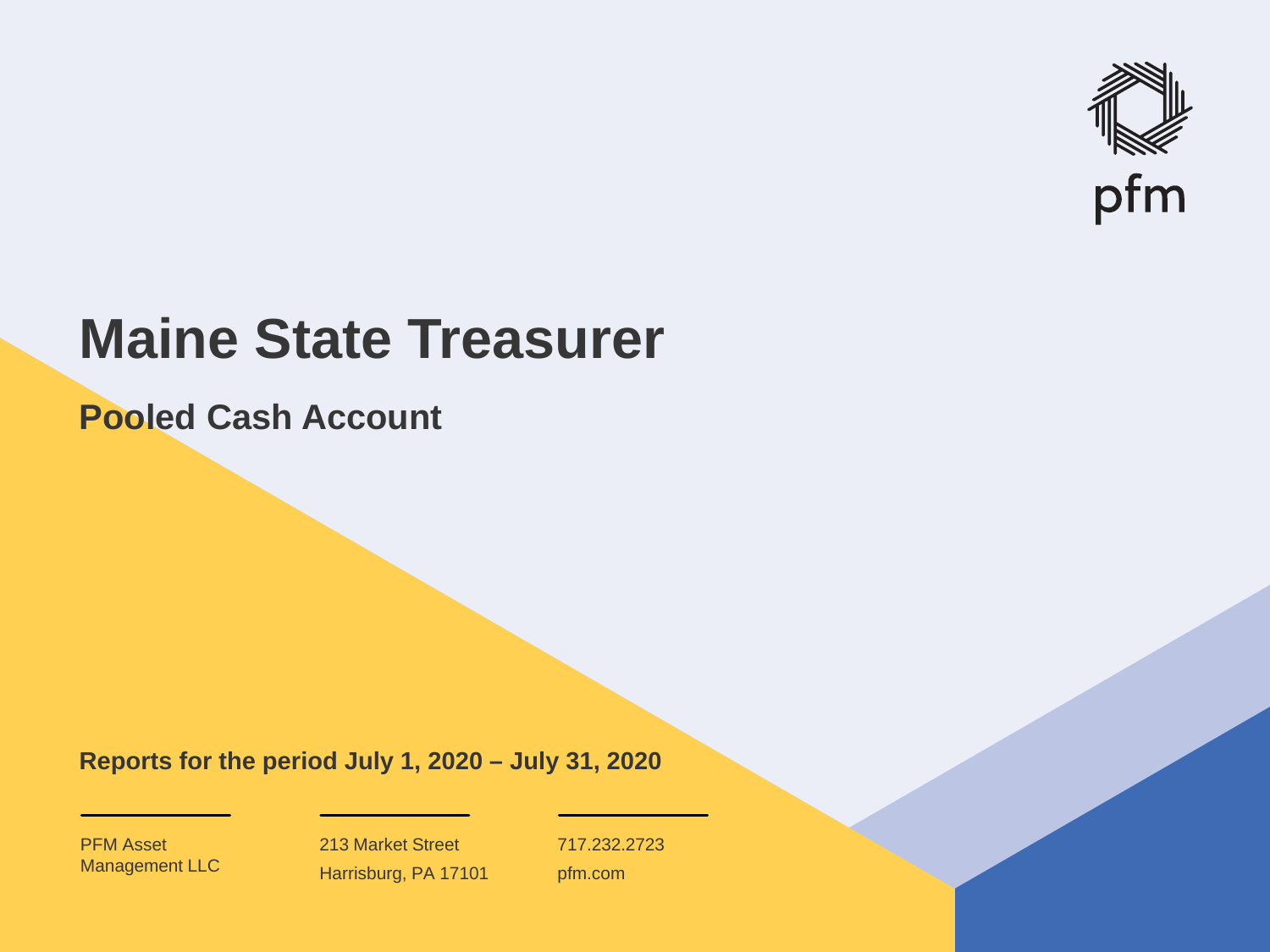## **Maine State Treasurer Activity and Performance Summary For the Month Ending July 31, 2020**

## **Amortized Cost Basis Activity Summary**<br> **Amortized Cost Basis Return**

| <b>Beginning Amortized Cost Value</b>   |                 | 2,915,582,592.10  |                                | <b>Interest Earned</b> |
|-----------------------------------------|-----------------|-------------------|--------------------------------|------------------------|
| Additions                               |                 |                   |                                |                        |
| Contributions                           | 0.00            |                   | <b>Current Holdings</b>        |                        |
| Interest Received                       | 2,041,427.78    |                   | Cash and Equivalents           | 133,586.09             |
| <b>Accrued Interest Sold</b>            | 0.00            |                   | Repurchase Agreement           | 0.00                   |
| Gain on Sales                           | 0.00            |                   | <b>Certificates of Deposit</b> | 404,291.66             |
| <b>Total Additions</b>                  |                 | 2,041,427.78      | <b>Commercial Paper</b>        | 0.00                   |
| Deductions                              |                 |                   | U.S. Treasuries                | 820,665.64             |
| Withdrawals                             | 27, 151, 405.56 |                   | Federal Agency                 | 572,235.07             |
| Accrued Interest Purchased              | 11,355.56       |                   | Corporate                      | 51,674.37              |
| Loss on Sales                           | 0.00            |                   |                                |                        |
|                                         |                 |                   | <b>Sales and Maturities</b>    |                        |
| <b>Total Deductions</b>                 |                 | (27, 162, 761.12) | Repurchase Agreement           | 0.00                   |
| Accretion (Amortization) for the Period |                 | (119, 553.68)     | <b>Commercial Paper</b>        | 0.00                   |
| <b>Ending Amortized Cost Value</b>      |                 | 2,890,341,705.08  | <b>Certificates of Deposit</b> | 0.00                   |
| <b>Ending Fair Value</b>                |                 | 2,911,109,802.84  | U.S. Treasuries                | 0.00                   |
| Unrealized Gain (Loss)                  |                 | 20,768,097.76     | Federal Agency                 | 40,000.00              |
|                                         |                 |                   |                                |                        |

|                                         |                 |                   |                                |                        | <b>Accretion</b> |                            |                     |
|-----------------------------------------|-----------------|-------------------|--------------------------------|------------------------|------------------|----------------------------|---------------------|
| <b>Beginning Amortized Cost Value</b>   |                 | 2,915,582,592.10  |                                | <b>Interest Earned</b> | (Amortization)   | <b>Realized Gain(Loss)</b> | <b>Total Income</b> |
| Additions                               |                 |                   |                                |                        |                  |                            |                     |
| Contributions                           | 0.00            |                   | <b>Current Holdings</b>        |                        |                  |                            |                     |
| <b>Interest Received</b>                | 2,041,427.78    |                   | Cash and Equivalents           | 133,586.09             | 0.00             | 0.00                       | 133,586.09          |
| <b>Accrued Interest Sold</b>            | 0.00            |                   | Repurchase Agreement           | 0.00                   | 0.00             | 0.00                       | 0.00                |
| Gain on Sales                           | 0.00            |                   | <b>Certificates of Deposit</b> | 404,291.66             | 0.00             | 0.00                       | 404,291.66          |
| <b>Total Additions</b>                  |                 | 2,041,427.78      | <b>Commercial Paper</b>        | 0.00                   | 0.00             | 0.00                       | 0.00                |
| Deductions                              |                 |                   | U.S. Treasuries                | 820,665.64             | (121, 304.11)    | 0.00                       | 699,361.53          |
| Withdrawals                             | 27, 151, 405.56 |                   | <b>Federal Agency</b>          | 572,235.07             | (5,823.86)       | 0.00                       | 566,411.21          |
| <b>Accrued Interest Purchased</b>       | 11,355.56       |                   | Corporate                      | 51,674.37              | (911.11)         | 0.00                       | 50,763.26           |
| Loss on Sales                           | 0.00            |                   |                                |                        |                  |                            |                     |
|                                         |                 |                   | <b>Sales and Maturities</b>    |                        |                  |                            |                     |
| <b>Total Deductions</b>                 |                 | (27, 162, 761.12) | Repurchase Agreement           | 0.00                   | 0.00             | 0.00                       | 0.00                |
| Accretion (Amortization) for the Period |                 | (119, 553.68)     | <b>Commercial Paper</b>        | 0.00                   | 0.00             | 0.00                       | 0.00                |
| <b>Ending Amortized Cost Value</b>      |                 | 2,890,341,705.08  | <b>Certificates of Deposit</b> | 0.00                   | 0.00             | 0.00                       | 0.00                |
| Ending Fair Value                       |                 | 2,911,109,802.84  | U.S. Treasuries                | 0.00                   | 0.00             | 0.00                       | 0.00                |
| Unrealized Gain (Loss)                  |                 | 20,768,097.76     | <b>Federal Agency</b>          | 40,000.00              | 8,485.40         | 0.00                       | 48,485.40           |
|                                         |                 |                   | Corporate                      | 0.00                   | 0.00             | 0.00                       | 0.00                |
|                                         |                 |                   | Total                          | 2,022,452.83           | (119, 553.68)    | 0.00                       | 1,902,899.15        |

## **Annualized Comparative Rates of Return Summary of Amortized Cost Basis Return for the Period**

|                | <b>Twelve</b>         | <b>Six</b>            |               |
|----------------|-----------------------|-----------------------|---------------|
|                | <b>Month Trailing</b> | <b>Month Trailing</b> | For the Month |
| Fed Funds      | 1.26%                 | 0.59%                 | 0.25%         |
| Overnight Repo | 1.20%                 | 0.50%                 | 0.18%         |
| 3 Month T-Bill | 1.05%                 | 0.39%                 | 0.12%         |
| 6 Month T-Bill | 1.05%                 | 0.40%                 | 0.14%         |
| 1 Year T-Note  | 1.09%                 | 0.46%                 | 0.16%         |
| 2 Year T-Note  | 1.01%                 | 0.42%                 | 0.15%         |
| 5 Year T-Note  | 1.06%                 | 0.55%                 | 0.28%         |
|                |                       |                       |               |
|                |                       |                       |               |

|                | <b>Twelve</b>         | <b>Six</b>            |               |                                             | <b>Total Portfolio</b> |
|----------------|-----------------------|-----------------------|---------------|---------------------------------------------|------------------------|
|                | <b>Month Trailing</b> | <b>Month Trailing</b> | For the Month | Interest Earned                             | 2,022,452.83           |
| Fed Funds      | $1.26\%$              | 0.59%                 | 0.25%         | Accretion (Amortization)                    | (119, 553.68)          |
| Overnight Repo | 1.20%                 | 0.50%                 | 0.18%         | Realized Gain (Loss) on Sales               | 0.00                   |
| 3 Month T-Bill | 1.05%                 | 0.39%                 | 0.12%         | Total Income on Portfolio                   | 1,902,899.15           |
| 6 Month T-Bill | 1.05%                 | 0.40%                 | 0.14%         | Average Daily Historical Cost               | 2,872,630,888.56       |
| 1 Year T-Note  | 1.09%                 | 0.46%                 | 0.16%         | <b>Annualized Return</b>                    | 0.78%                  |
| 2 Year T-Note  | 1.01%                 | 0.42%                 | 0.15%         | Annualized Return Fiscal Year to Date       | 0.78%                  |
| 5 Year T-Note  | 1.06%                 | 0.55%                 | 0.28%         | <b>Investment Advisory Fees</b>             | 14,583.34              |
|                |                       |                       |               | Annualized Return (net of fees)             | 0.77%                  |
|                |                       |                       |               | Weighted Average Effective Duration in Days | 233                    |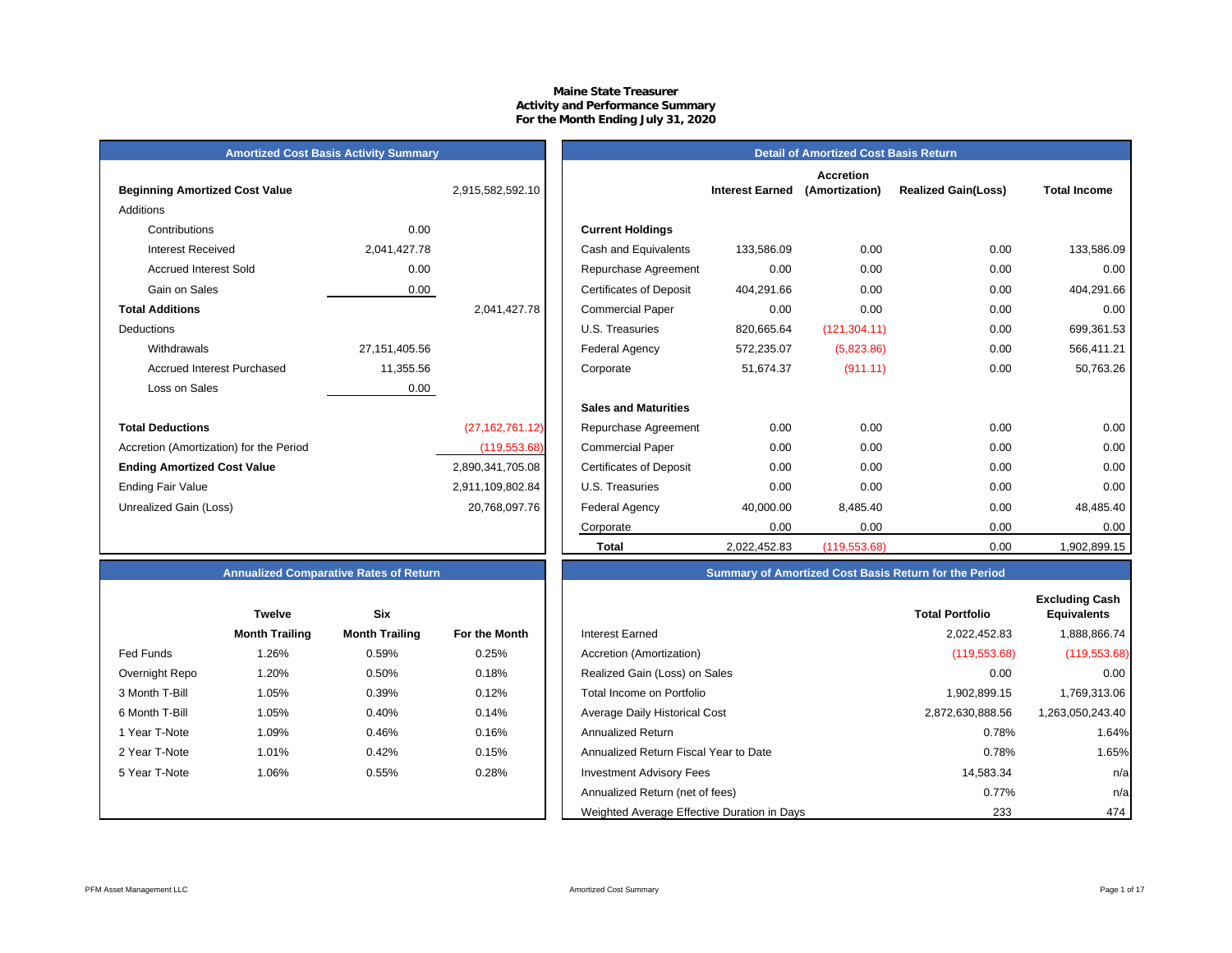## **Maine State TreasurerActivity and Performance Summary For the Month Ending July 31, 2020**

## **Beginning Fair Value Interest Earned** *Change in Earned 2,936,779,352.60* Additions Contributions 0.00Accrued Interest Sold 0.00 **Total Additions**DeductionsAccrued Interest Purchased 11,355.56 **Total Deductions** (27,162,761.12) **Sales and Maturities** Change in Fair Value for the Period (548,216.42) **Ending Fair Value** 2,911,109,802.84

**Fair Value Basis Activity Summary**

| ning Fair Value                   |                 | 2,936,779,352.60  |                                | <b>Interest Earned</b> | <b>Change in Fair Value</b> | <b>Total Income</b> |  |
|-----------------------------------|-----------------|-------------------|--------------------------------|------------------------|-----------------------------|---------------------|--|
| ons                               |                 |                   |                                |                        |                             |                     |  |
| Contributions                     | 0.00            |                   | <b>Current Holdings</b>        |                        |                             |                     |  |
| <b>Interest Received</b>          | 2,041,427.78    |                   | Cash and Equivalents           | 133,586.09             | 0.00                        | 133,586.09          |  |
| <b>Accrued Interest Sold</b>      | 0.00            |                   | Repurchase Agreement           | 0.00                   | 0.00                        | 0.00                |  |
| <b>Additions</b>                  |                 | 2,041,427.78      | <b>Certificates of Deposit</b> | 404,291.66             | 0.00                        | 404,291.66          |  |
|                                   |                 |                   | <b>Commercial Paper</b>        | 0.00                   | 0.00                        | 0.00                |  |
| ctions                            |                 |                   | U.S. Treasuries                | 820,665.64             | (369, 970.46)               | 450,695.18          |  |
| Withdrawals                       | 27, 151, 405.56 |                   | Federal Agency                 | 572,235.07             | (159, 940.75)               | 412,294.32          |  |
| <b>Accrued Interest Purchased</b> | 11,355.56       |                   | Corporate                      | 51,674.37              | 14,044.79                   | 65,719.16           |  |
| <b>Deductions</b>                 |                 | (27, 162, 761.12) | <b>Sales and Maturities</b>    |                        |                             |                     |  |
|                                   |                 |                   | Repurchase Agreements          | 0.00                   | 0.00                        | 0.00                |  |
| ge in Fair Value for the Period   |                 | (548, 216.42)     | <b>Commercial Paper</b>        | 0.00                   | 0.00                        | 0.00                |  |
| g Fair Value                      |                 | 2,911,109,802.84  | <b>Certificates of Deposit</b> | 0.00                   | 0.00                        | 0.00                |  |
|                                   |                 |                   | U.S. Treasuries                | 0.00                   | 0.00                        | 0.00                |  |
|                                   |                 |                   | Federal Agency                 | 40,000.00              | (32,350.00)                 | 7,650.00            |  |
|                                   |                 |                   | Corporate                      | 0.00                   | 0.00                        | 0.00                |  |
|                                   |                 |                   | Total                          | 2,022,452.83           | (548, 216.42)               | 1,474,236.41        |  |

**Detail of Fair Value Basis Return**

## **Annualized Comparative Rates of Return**

|                | <b>Twelve</b>         | Six                   |                      |
|----------------|-----------------------|-----------------------|----------------------|
|                | <b>Month Trailing</b> | <b>Month Trailing</b> | <b>For the Month</b> |
| Fed Funds      | 1.26%                 | 0.59%                 | 0.25%                |
| Overnight Repo | 1.20%                 | 0.50%                 | 0.18%                |
| 3 Month T-Bill | 1.47%                 | 0.97%                 | 0.24%                |
| 6 Month T-Bill | 1.96%                 | 1.65%                 | 0.47%                |
| 1 Year T-Note  | 2.84%                 | 3.04%                 | 0.59%                |
| 2 Year T-Note  | 4.19%                 | 4.98%                 | 0.91%                |
| 5 Year T-Note  | 9.17%                 | 11.88%                | 4.78%                |
|                |                       |                       |                      |
|                |                       |                       |                      |

|                | Twelve                | <b>Six</b>            |               |                                             | <b>Total Portfolio</b> | <b>Excluding Cash</b><br><b>Equivalents</b> |
|----------------|-----------------------|-----------------------|---------------|---------------------------------------------|------------------------|---------------------------------------------|
|                | <b>Month Trailing</b> | <b>Month Trailing</b> | For the Month | <b>Interest Earned</b>                      | 2,022,452.83           | 1,888,866.74                                |
| Fed Funds      | 1.26%                 | 0.59%                 | 0.25%         | Change in Fair Value                        | (548.216.42)           | (548, 216.42)                               |
| Overnight Repo | 1.20%                 | 0.50%                 | 0.18%         | Total Income on Portfolio                   | 1.474.236.41           | 1,340,650.32                                |
| 3 Month T-Bill | 1.47%                 | 0.97%                 | 0.24%         | Average Daily Historical Cost               | 2,872,630,888.56       | 1,263,050,243.40                            |
| 6 Month T-Bill | l.96%                 | 1.65%                 | 0.47%         | <b>Annualized Return</b>                    | 0.60%                  | 1.24%                                       |
| 1 Year T-Note  | 2.84%                 | 3.04%                 | 0.59%         | Annualized Return Fiscal Year to Date       | 0.60%                  | 1.25%                                       |
| 2 Year T-Note  | 4.19%                 | 4.98%                 | 0.91%         | Weighted Average Effective Duration in Days | 233                    | 474                                         |
| 5 Year T-Note  | 9.17%                 | 11.88%                | 4.78%         |                                             |                        |                                             |
|                |                       |                       |               |                                             |                        |                                             |

**Summary of Fair Value Basis Return for the Period**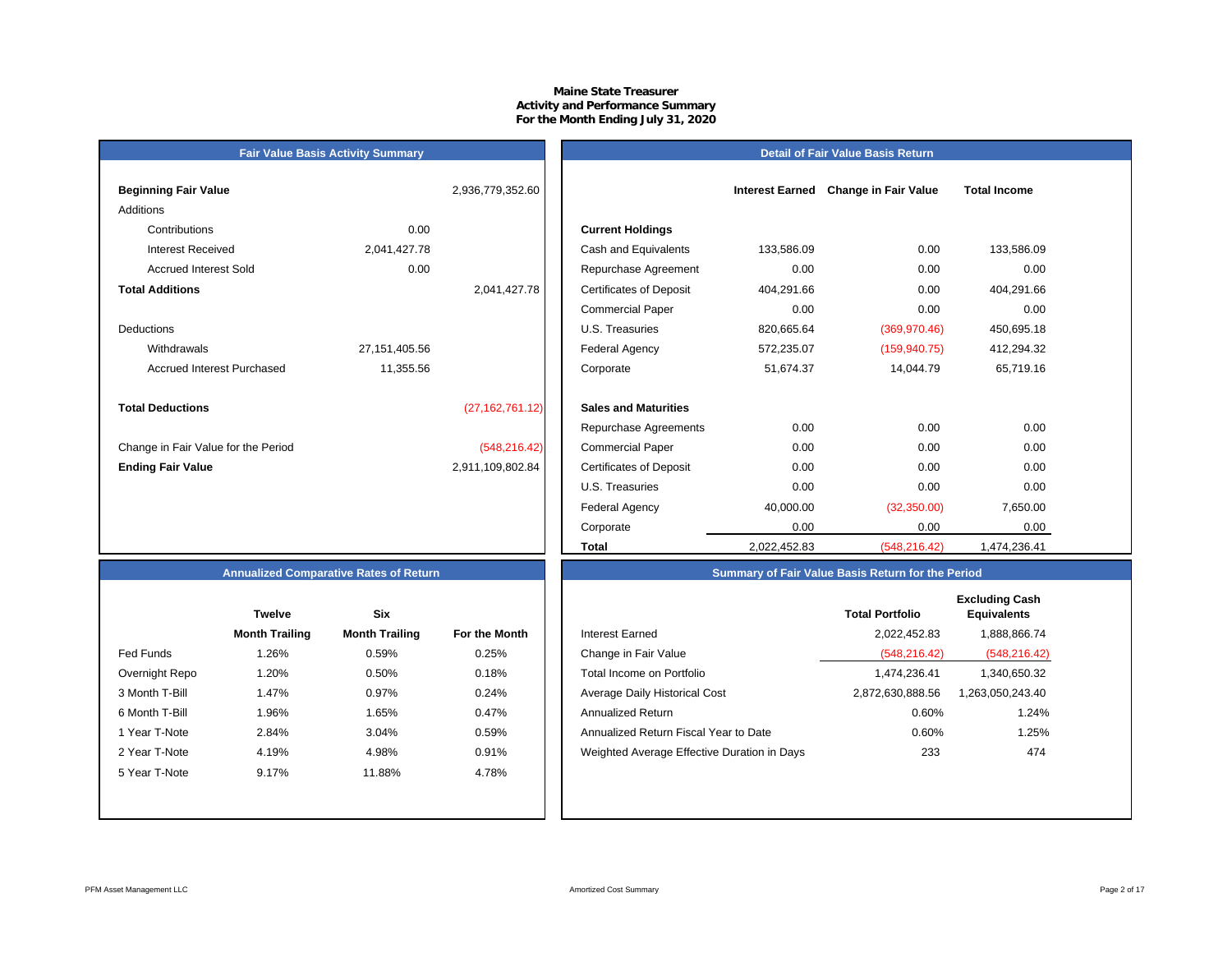## **Maine State Treasurer Investments - By Security Type As of July 31, 2020**

|                                |                  |                          |                  |                     |                                  | Weighted                                   | Weighted<br>Average                            |                     |                              |
|--------------------------------|------------------|--------------------------|------------------|---------------------|----------------------------------|--------------------------------------------|------------------------------------------------|---------------------|------------------------------|
| <b>Security Type</b>           | Original<br>Cost | <b>Amortized</b><br>Cost | Fair<br>Value    | Accrued<br>Interest | <b>Unrealized</b><br>Gain (Loss) | Average<br><b>Final Maturity</b><br>(Days) | <b>Effective</b><br><b>Duration</b><br>(Years) | Asset<br>Allocation | Weighted<br>Average<br>Yield |
| Cash and Cash Equivalents      | 1,477,000,000.00 | 1,477,000,000.00         | 1,477,000,000.00 | 133,582.34          | 0.00                             |                                            | 0.00                                           | 50.7%               | 0.08%                        |
| Repurchase Agreements          | 0.00             | 0.00                     | 0.00             | 0.00                | 0.00                             |                                            |                                                | 0.0%                |                              |
| <b>Commercial Paper</b>        | 0.00             | 0.00                     | 0.00             | 0.00                | 0.00                             |                                            |                                                | 0.0%                |                              |
| <b>Certificates of Deposit</b> | 225,000,000.00   | 225,000,000.00           | 225,000,000.00   | 4,471,194.44        | 0.00                             | 277                                        | 0.77                                           | 7.7%                | 2.09%                        |
| U.S. Treasuries                | 604,298,416.68   | 603,177,369.40           | 616,517,348.30   | 2,483,280.13        | 13,339,978.90                    | 565                                        | 1.53                                           | 21.2%               | 1.39%                        |
| U.S. Instrumentality           | 558,271,087.50   | 558,266,846.53           | 564,880,324.35   | 1,848,062.95        | 6,613,477.82                     | 729                                        | 1.25                                           | 19.4%               | 1.31%                        |
| Corporate                      | 26,837,592.85    | 26,897,489.15            | 27,712,130.19    | 272,926.92          | 814,641.04                       | 571                                        | 1.50                                           | 1.0%                | 2.28%                        |
| Total                          | 2,891,407,097.03 | 2,890,341,705.08         | 2,911,109,802.84 | 9,209,046.78        | 20,768,097.76                    | 289                                        | 0.64                                           | 100.0%              | 0.77%                        |

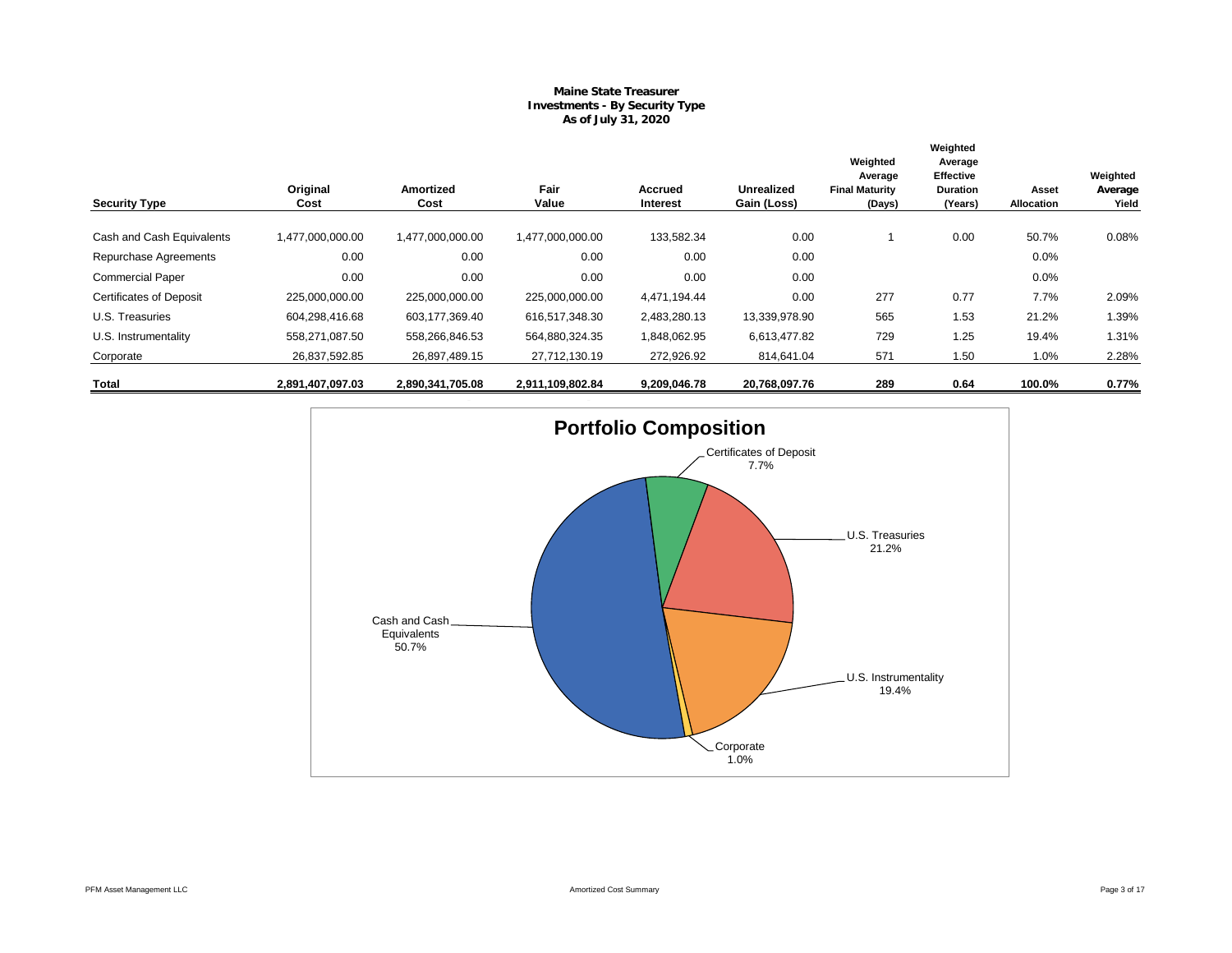## **Maine State Treasurer Investments - By Maturity As of July 31, 2020**

| 1,477,000,000.00<br>84,954,000.00<br>149,934,666.66<br>130,265,625.00<br>644,938,153.80<br>404,314,651.57 | 51.1%<br>1,757,000,000.00<br>2.9%<br>19,931,200.00<br>5.2%<br>65,022,800.00<br>4.5%<br>180,265,625.00<br>22.3%<br>498,667,466.30<br>14.0%<br>395,631,339.07 |
|-----------------------------------------------------------------------------------------------------------|-------------------------------------------------------------------------------------------------------------------------------------------------------------|
|                                                                                                           |                                                                                                                                                             |
|                                                                                                           |                                                                                                                                                             |
|                                                                                                           |                                                                                                                                                             |
|                                                                                                           |                                                                                                                                                             |
|                                                                                                           |                                                                                                                                                             |
|                                                                                                           |                                                                                                                                                             |
|                                                                                                           | 0.0%                                                                                                                                                        |
| 2,891,407,097.03                                                                                          | 100.0%<br>\$<br>2,916,518,430.37                                                                                                                            |
|                                                                                                           | July 31, 2020<br>June 30, 2020                                                                                                                              |
|                                                                                                           |                                                                                                                                                             |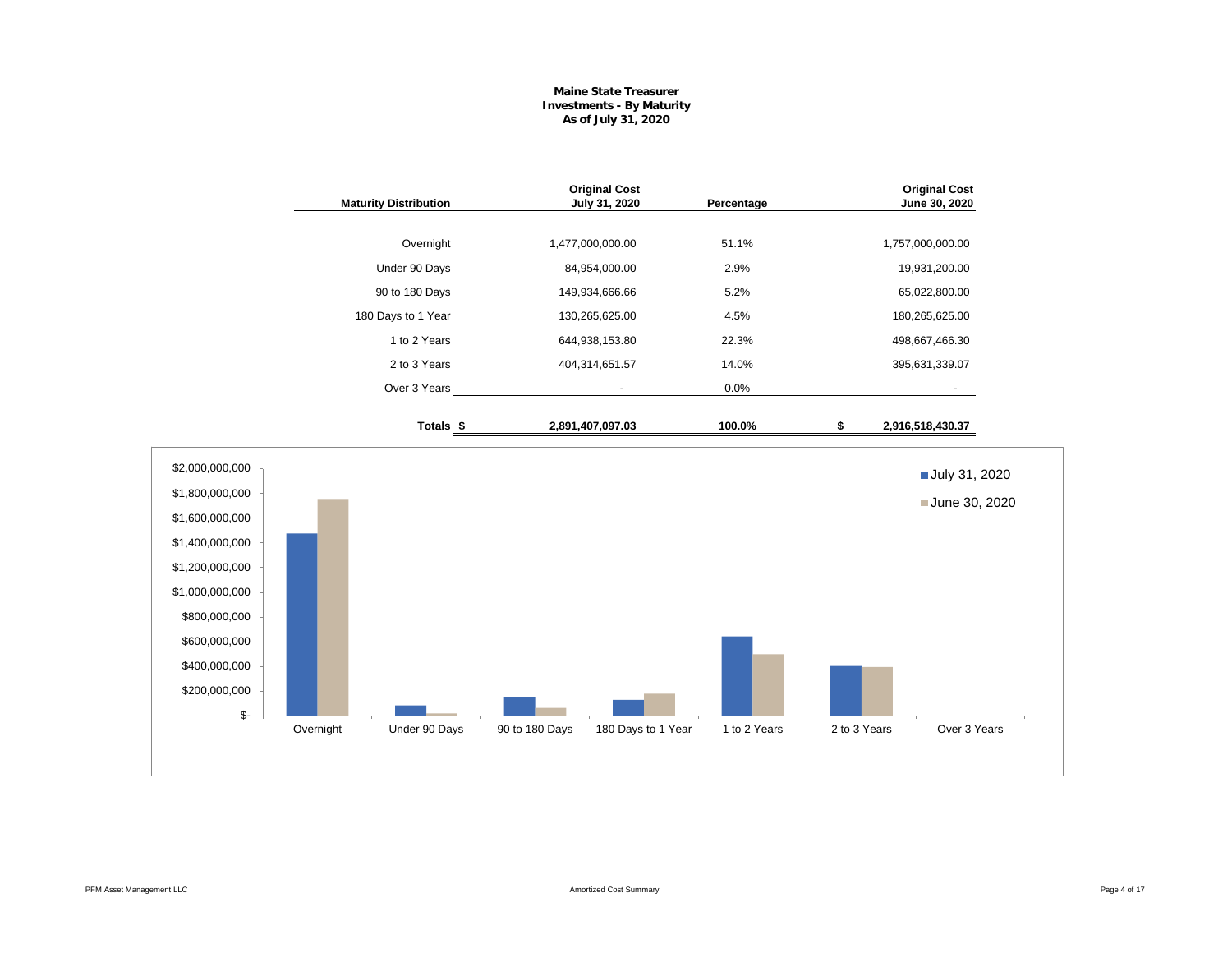|                                        | PURCHASE COUPON DATE / CALL |         | <b>MATURITY</b> |                  | <b>ORIGINAL</b><br>COST/ACCRUED<br><b>INTEREST</b> | AMORTIZED COST/          | <b>ACCRETION FAIR VALUE/CHANGE</b> | <b>UNREALIZED</b> |              | <b>INTEREST</b> | <b>INTEREST</b> | <b>TOTAL</b><br><b>ACCRUED</b> | $\frac{Q}{C}$       |       |
|----------------------------------------|-----------------------------|---------|-----------------|------------------|----------------------------------------------------|--------------------------|------------------------------------|-------------------|--------------|-----------------|-----------------|--------------------------------|---------------------|-------|
| <b>DESCRIPTION</b>                     | <b>DATE</b>                 | RATE    | <b>DATE</b>     | PAR VALUE        | <b>PURCHASE</b>                                    | (AMORTIZATION)           | IN FAIR VALUE                      | GAIN (LOSS)       | AI PURCHASED | <b>RECEIVED</b> | EARNED          |                                | INTEREST ALLOCATION | YIELD |
| <b>CASH AND EQUIVALENTS</b>            |                             |         |                 |                  |                                                    |                          |                                    |                   |              |                 |                 |                                |                     |       |
| <b>BAR HARBOR BANK &amp; TRUST</b>     | 07/31/20                    | 0.100V  |                 | 44,000,000.00    | 44,000,000.00<br>0.00                              | 44,000,000.00<br>0.00    | 44,000,000.00<br>0.00              | 0.00              | 0.00         | 3,606.56        | 3,726.77        | 3,726.77                       | 1.51%               | 0.100 |
| <b>CITIZENS BANK</b>                   | 07/31/20                    | 0.100V  |                 | 100,000,000.00   | 100,000,000.00<br>0.00                             | 100,000,000.00<br>0.00   | 100,000,000.00<br>0.00             | 0.00              | 0.00         | 10,655.58       | 8,469.82        | 8,469.82                       | 3.44%               | 0.100 |
| <b>BANGOR SAVINGS BANK NOW</b>         | 07/31/20                    | 0.050V  |                 | 40,000,000.00    | 40,000,000.00<br>0.00                              | 40,000,000.00<br>0.00    | 40,000,000.00<br>0.00              | 0.00              | 0.00         | 2,117.49        | 1,803.28        | 1,803.28                       | 1.37%               | 0.050 |
| <b>TD BANK</b>                         | 07/31/20                    | 0.110V  |                 | 250,000,000.00   | 250,000,000.00<br>0.00                             | 250,000,000.00<br>0.00   | 250,000,000.00<br>0.00             | 0.00              | 0.00         | 30,054.64       | 26,775.96       | 26,775.96                      | 8.59%               | 0.110 |
| ANDROSCOGGIN BANK                      | 07/31/20                    | 0.100V  |                 | 25,000,000.00    | 25,000,000.00<br>0.00                              | 25,000,000.00<br>0.00    | 25,000,000.00<br>0.00              | 0.00              | 0.00         | 3,287.72        | 2,534.25        | 2,534.25                       | 0.86%               | 0.100 |
| <b>BATH SAVINGS</b>                    | 07/31/20                    | 0.110V  |                 | 14,000,000.00    | 14,000,000.00<br>0.00                              | 14,000,000.00<br>0.00    | 14,000,000.00<br>0.00              | 0.00              | 0.00         | 1,818.11        | 1,507.40        | 1,507.40                       | 0.48%               | 0.110 |
| <b>BIDDEFORD SAVINGS BANK</b>          | 07/31/20                    | 0.150V  |                 | 5,000,000.00     | 5,000,000.00<br>0.00                               | 5,000,000.00<br>0.00     | 5,000,000.00<br>0.00               | 0.00              | 0.00         | 657.58          | 509.61          | 509.61                         | 0.17%               | 0.150 |
| CAMDEN NATIONAL BANK                   | 07/31/20                    | 0.100V  |                 | 0.00             | 0.00<br>0.00                                       | 0.00<br>0.00             | 0.00<br>0.00                       | 0.00              | 0.00         | 5,737.93        | 1,530.18        | 1,530.18                       | 0.00%               | 0.100 |
| <b>MACHIAS SAVINGS BANK</b>            | 07/31/20                    | 0.050V  |                 | 20,000,000.00    | 20,000,000.00<br>0.00                              | 20,000,000.00<br>0.00    | 20,000,000.00<br>0.00              | 0.00              | 0.00         | 876.73          | 849.33          | 849.33                         | 0.69%               | 0.050 |
| NORTHEAST BANK                         | 07/31/20                    | 0.120V  |                 | 25,000,000.00    | 25,000,000.00<br>0.00                              | 25,000,000.00<br>0.00    | 25,000,000.00<br>0.00              | 0.00              | 0.00         | 0.00            | 2,383.56        | 2,383.56                       | 0.86%               | 0.120 |
| FIDELITY GOVERNMENT PORTFOLIO          | 07/31/20                    | 0.070 V |                 | 554,000,000.00   | 554,000,000.00<br>0.00                             | 554,000,000.00<br>0.00   | 554,000,000.00<br>0.00             | 0.00              | 0.00         | 55,634.50       | 54,684.00       | 54,684.00                      | 19.03%              | 0.070 |
| <b>FIRST NATIONAL</b>                  | 07/31/20                    | 0.050V  |                 | 50,000,000.00    | 50,000,000.00<br>0.00                              | 50,000,000.00<br>0.00    | 50,000,000.00<br>0.00              | 0.00              | 0.00         | 2,049.18        | 2,117.49        | 2,117.49                       | 1.72%               | 0.050 |
| PFM FUNDS - GOVT SELECT SERIES INST CL | 07/31/20                    | 0.070V  |                 | 200,000,000.00   | 200,000,000.00<br>0.00                             | 200,000,000.00<br>0.00   | 200,000,000.00<br>0.00             | 0.00              | 0.00         | 14,807.76       | 14,757.44       | 14,757.44                      | 6.87%               | 0.070 |
| U.S. BANK MONEY MARKET FUND            | 07/31/20                    | 0.080V  |                 | 150,000,000.00   | 150,000,000.00<br>0.00                             | 150,000,000.00<br>0.00   | 150,000,000.00<br>0.00             | 0.00              | 0.00         | 10,745.25       | 11,933.25       | 11,933.25                      | 5.15%               | 0.080 |
| MISCELLAENOUS INCOME                   | 07/31/20                    | 0.000V  |                 | 0.00             | 0.00<br>0.00                                       | 0.00<br>0.00             | 0.00<br>0.00                       | 0.00              | 0.00         | 3.75            | 3.75            | 0.00                           | 0.00%               | 0.000 |
| <b>TOTAL</b>                           |                             |         |                 | 1,477,000,000.00 | 1,477,000,000.00<br>0.00                           | 1,477,000,000.00<br>0.00 | 1,477,000,000.00<br>0.00           | 0.00              | 0.00         | 142,052.78      | 133,586.09      | 133,582.34                     | 50.74%              | 0.081 |
| <b>CERTIFICATES OF DEPOSIT</b>         |                             |         |                 |                  |                                                    |                          |                                    |                   |              |                 |                 |                                |                     |       |
| BANGOR SAVINGS BANK CERT DEPOS         | 04/08/19                    | 2.650   | 10/08/20        | 5,000,000.00     | 5,000,000.00<br>0.00                               | 5,000,000.00<br>0.00     | 5,000,000.00<br>0.00               | 0.00              | 0.00         | 0.00            | 11,409.72       | 177,034.72                     | 0.17%               | 2.650 |
| CAMDEN NATIONAL BANK CERT DEPOS        | 01/17/20                    |         | 1.750 10/17/20  | 25,000,000.00    | 25,000,000.00<br>0.00                              | 25,000,000.00<br>0.00    | 25,000,000.00<br>0.00              | 0.00              | 0.00         | 0.00            | 37,673.61       | 239,409.72                     | 0.86%               | 1.750 |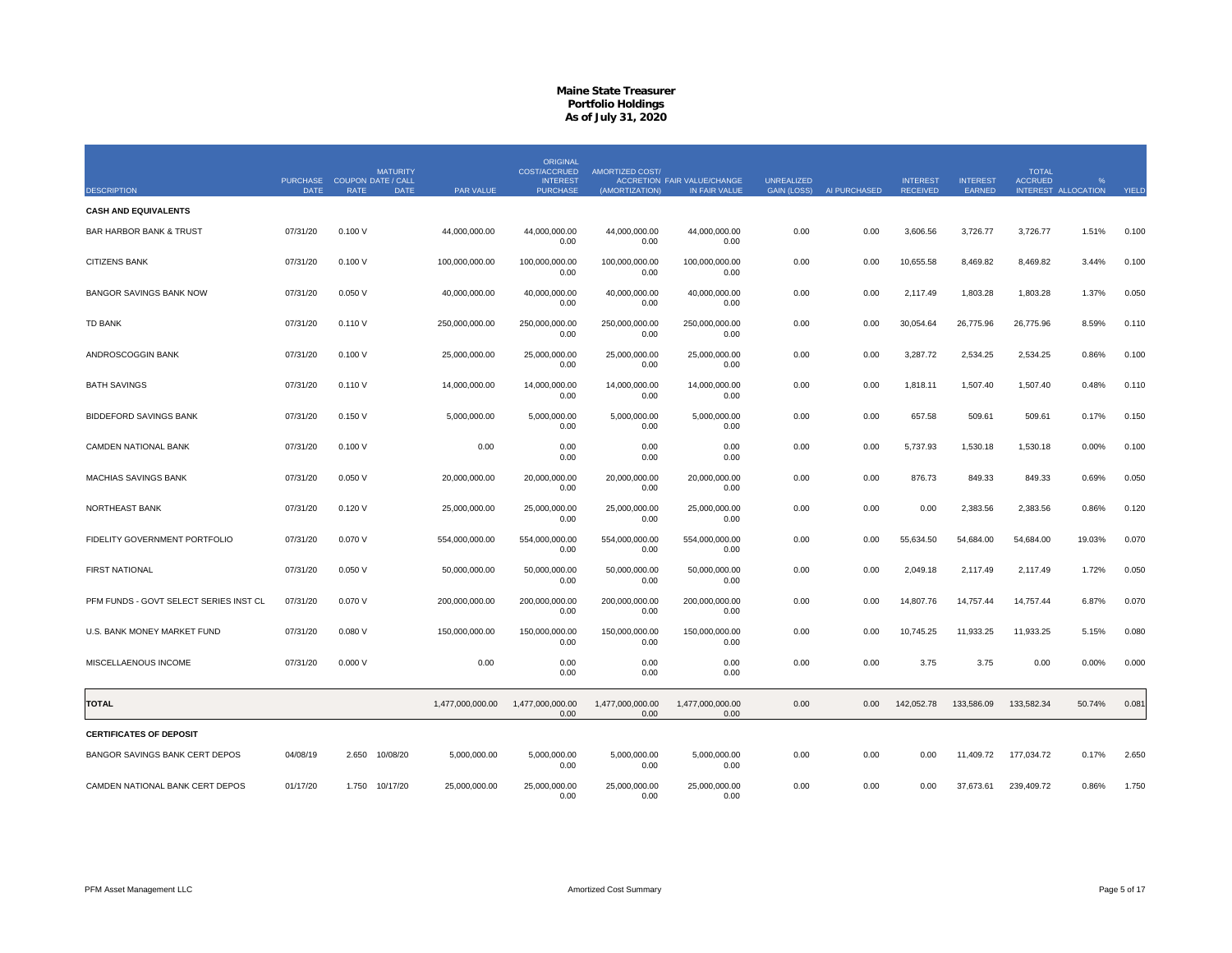|                                            |                                            |             | <b>MATURITY</b> |                | <b>ORIGINAL</b><br><b>COST/ACCRUED</b> | <b>AMORTIZED COST/</b>         |                                                     |                                         |              |                                    |                           | <b>TOTAL</b>            |                          |       |
|--------------------------------------------|--------------------------------------------|-------------|-----------------|----------------|----------------------------------------|--------------------------------|-----------------------------------------------------|-----------------------------------------|--------------|------------------------------------|---------------------------|-------------------------|--------------------------|-------|
| <b>DESCRIPTION</b>                         | PURCHASE COUPON DATE / CALL<br><b>DATE</b> | <b>RATE</b> | <b>DATE</b>     | PAR VALUE      | <b>INTEREST</b><br><b>PURCHASE</b>     | (AMORTIZATION)                 | <b>ACCRETION FAIR VALUE/CHANGE</b><br>IN FAIR VALUE | <b>UNREALIZED</b><br><b>GAIN (LOSS)</b> | AI PURCHASED | <b>INTEREST</b><br><b>RECEIVED</b> | <b>INTEREST</b><br>EARNED | <b>ACCRUED</b>          | %<br>INTEREST ALLOCATION | YIELD |
| CAMDEN NATIONAL BANK CERT DEPOS            | 01/17/20                                   |             | 1.750 01/17/21  | 50,000,000.00  | 50,000,000.00<br>0.00                  | 50,000,000.00<br>0.00          | 50,000,000.00<br>0.00                               | 0.00                                    | 0.00         | 0.00                               | 75,347.22                 | 478,819.44              | 1.72%                    | 1.750 |
| BANGOR SAVINGS BANK CERT DEPOS             | 04/08/19                                   | 2.700       | 04/08/21        | 15,000,000.00  | 15.000.000.00<br>0.00                  | 15.000.000.00<br>0.00          | 15.000.000.00<br>0.00                               | 0.00                                    | 0.00         | 0.00                               | 34,875.00                 | 541,125.00              | 0.52%                    | 2.700 |
| PEOPLES UNITED CERT DEPOS                  | 04/18/19                                   | 2.550       | 04/18/21        | 15,000,000.00  | 15,000,000.00<br>0.00                  | 15,000,000.00<br>0.00          | 15,000,000.00<br>0.00                               | 0.00                                    | 0.00         | 0.00                               | 32,937.50                 | 500,437.50              | 0.52%                    | 2.550 |
| PEOPLES UNITED CERT DEPOS                  | 04/22/19                                   | 2.550       | 04/22/21        | 25,000,000.00  | 25,000,000.00<br>0.00                  | 25,000,000.00<br>0.00          | 25,000,000.00<br>0.00                               | 0.00                                    | 0.00         | 0.00                               | 54,895.83                 | 826,979.17              | 0.86%                    | 2.549 |
| BAR HARBOR BANK & TRUST CERT DEPOS         | 06/12/19                                   | 2.330       | 06/12/21        | 50,000,000.00  | 50,000,000.00<br>0.00                  | 50,000,000.00<br>0.00          | 50,000,000.00<br>0.00                               | 0.00                                    | 0.00         | 0.00                               |                           | 100,319.44 1,346,222.22 | 1.72%                    | 2.330 |
| PEOPLES UNITED CERT DEPOS                  | 01/17/20                                   | 1.650       | 01/17/22        | 40,000,000.00  | 40.000.000.00<br>0.00                  | 40.000.000.00<br>0.00          | 40,000,000.00<br>0.00                               | 0.00                                    | 0.00         | 0.00                               | 56,833.34                 | 361.166.67              | 1.37%                    | 1.650 |
| <b>TOTAL</b>                               |                                            |             |                 | 225,000,000.00 | 225,000,000.00<br>0.00                 | 225,000,000.00<br>0.00         | 225,000,000.00<br>0.00                              | 0.00                                    | 0.00         | 0.00                               |                           | 404,291.66 4,471,194.44 | 7.7%                     | 2.087 |
| <b>U.S. TREASURIES</b>                     |                                            |             |                 |                |                                        |                                |                                                     |                                         |              |                                    |                           |                         |                          |       |
| TREASURY BILL BILLS<br>912796TY5           | 07/16/20                                   | 0.000       | 12/31/20        | 50,000,000.00  | 49,967,333.33<br>0.00                  | 49,970,444.44<br>3,111.11      | 49,978,125.00<br>10,791.67                          | 7,680.56                                | 0.00         | 0.00                               | 0.00                      | 0.00                    | 1.72%                    | 0.140 |
| TREASURY BILL BILLS<br>912796TY5           | 07/16/20                                   | 0.000       | 12/31/20        | 50,000,000.00  | 49,967,333.33<br>0.00                  | 49,970,444.44<br>3,111.11      | 49,978,125.00<br>10,791.67                          | 7,680.56                                | 0.00         | 0.00                               | 0.00                      | 0.00                    | 1.72%                    | 0.140 |
| US TREASURY N/B<br>9128286D7               | 02/26/20                                   | 2.500       | 02/28/21        | 25.000.000.00  | 25.265.625.00<br>0.00                  | 25.152.301.29<br>(22, 376.02)  | 25.339.845.00<br>(42,967.50)                        | 187,543.71                              | 0.00         | 0.00                               | 52.649.45                 | 261.548.91              | 0.87%                    | 1.435 |
| US TREASURY NOTES<br>9128284W7             | 09/16/19                                   | 2.750       | 08/15/21        | 25,000,000.00  | 25,432,617.19<br>0.00                  | 25,234,566.40<br>(19, 186.17)  | 25,675,780.00<br>(42,970.00)                        | 441,213.60                              | 0.00         | 0.00                               | 58,550.82                 | 317,307.69              | 0.88%                    | 1.825 |
| US TREASURY N/B NOTES<br>9128282F6         | 08/28/19                                   | 1.125       | 08/31/21        | 30,000,000.00  | 29,764,453.13<br>0.00                  | 29,873,241.13<br>9,948.17      | 30,318,750.00<br>(9,375.00)                         | 445,508.87                              | 0.00         | 0.00                               | 28,430.70                 | 141,236.41              | 1.04%                    | 1.523 |
| US TREASURY NOTES<br>9128286C9             | 09/30/19                                   | 2.500       | 02/15/22        | 25,000,000.00  | 25,493,164.06<br>0.00                  | 25,319,506.75<br>(17, 592.73)  | 25,906,250.00<br>(35, 155.00)                       | 586,743.25                              | 0.00         | 0.00                               | 53,228.02                 | 288,461.54              | 0.89%                    | 1.649 |
| <b>US TREASURY NOTES</b><br>912828W89      | 09/03/19                                   | 1.875       | 03/31/22        | 40,000,000.00  | 40.404.687.50<br>0.00                  | 40.261.324.80<br>(13,346.08)   | 41,156,248.00<br>(31,252.00)                        | 894,923.20                              | 0.00         | 0.00                               | 63.524.59                 | 252.049.18              | 1.41%                    | 1.473 |
| UNITED STATES TREASURY NOTES<br>9128286M7  | 10/29/19                                   | 2.250       | 04/15/22        | 23,000,000.00  | 23,321,640.63<br>0.00                  | 23,222,536.68<br>(11,091.05)   | 23,826,562.50<br>(28,750.00)                        | 604,025.82                              | 0.00         | 0.00                               | 43,831.97                 | 152,704.92              | 0.82%                    | 1.668 |
| UNITED STATES TREASURY NOTES<br>9128286M7. | 11/14/19                                   | 2.250       | 04/15/22        | 30,000,000.00  | 30,426,562.50<br>0.00                  | 30,300,477.77<br>(14, 975.59)  | 31,078,125.00<br>(37,500.00)                        | 777,647.23                              | 0.00         | 0.00                               | 57,172.13                 | 199,180.33              | 1.07%                    | 1.647 |
| UNITED STATES TREASURY NOTES<br>9128286U9  | 10/31/19                                   | 2.125       | 05/15/22        | 25,000,000.00  | 25,289,062.50<br>0.00                  | 25,203,310.41<br>(9,666.60)    | 25,886,720.00<br>(27, 342.50)                       | 683,409.59                              | 0.00         | 0.00                               | 44,752.03                 | 112,601.90              | 0.89%                    | 1.658 |
| UNITED STATES TREASURY NOTES<br>9128286U9  | 10/31/19                                   |             | 2.125 05/15/22  | 25,000,000.00  | 25,289,062.50<br>0.00                  | 25,203,310.41<br>(9,666.60)    | 25,886,720.00<br>(27, 342.50)                       | 683,409.59                              | 0.00         | 0.00                               | 44,752.03                 | 112,601.90              | 0.89%                    | 1.658 |
| US TREASURY N/B NOTES<br>912828XG0         | 07/08/19                                   |             | 2.125 06/30/22  | 27,000,000.00  | 27,241,523.44<br>0.00                  | 27, 154, 947. 94<br>(6,881.64) | 28,029,375.00<br>(29, 532.60)                       | 874,427.06                              | 0.00         | 0.00                               | 48,332.20                 | 49,891.30               | 0.96%                    | 1.815 |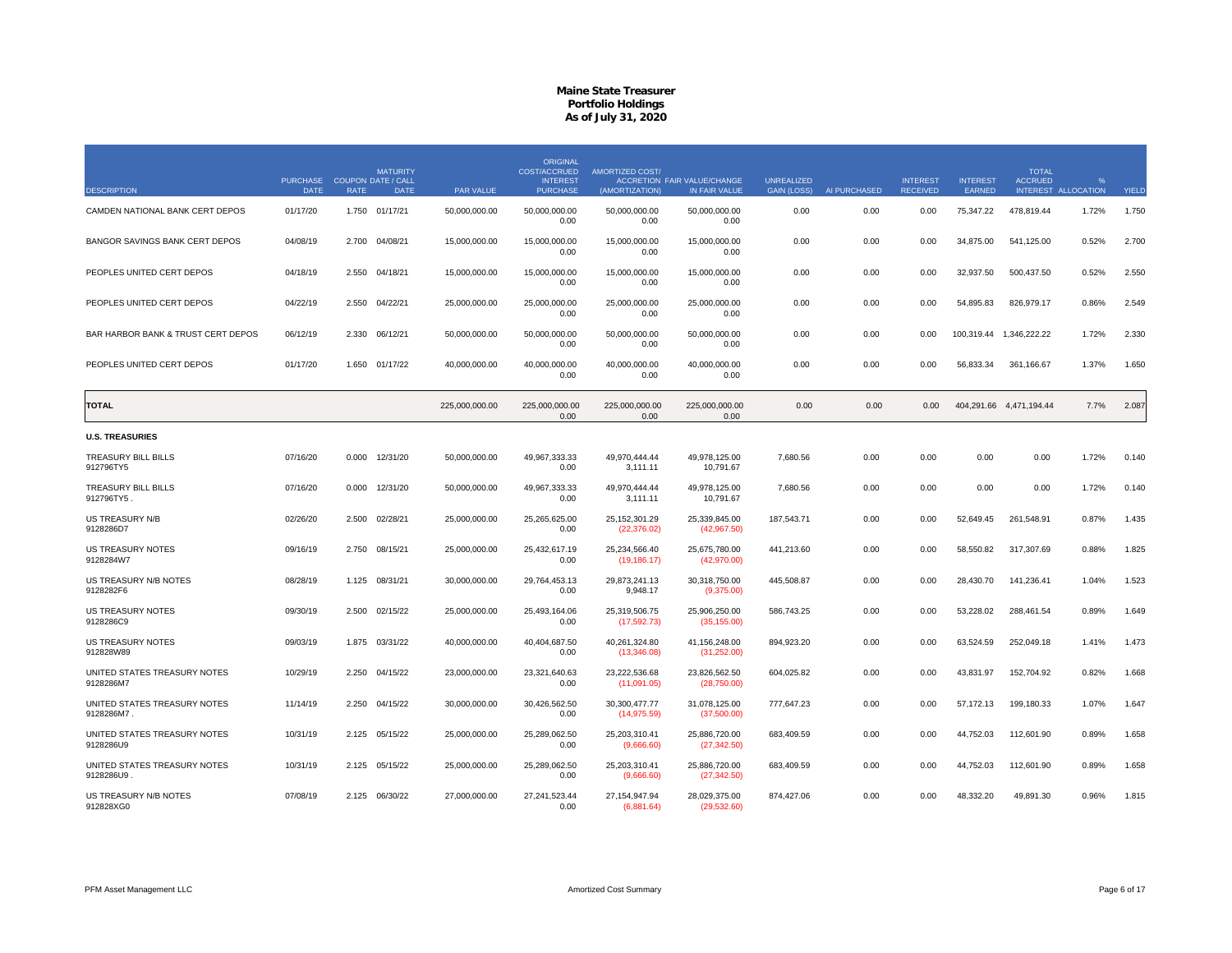|                                            | PURCHASE COUPON DATE / CALL |             | <b>MATURITY</b>      |                | <b>ORIGINAL</b><br><b>COST/ACCRUED</b><br><b>INTEREST</b> | AMORTIZED COST/                | <b>ACCRETION FAIR VALUE/CHANGE</b> | <b>UNREALIZED</b>  |              | <b>INTEREST</b> | <b>INTEREST</b> | <b>TOTAL</b><br><b>ACCRUED</b> | %                   |       |
|--------------------------------------------|-----------------------------|-------------|----------------------|----------------|-----------------------------------------------------------|--------------------------------|------------------------------------|--------------------|--------------|-----------------|-----------------|--------------------------------|---------------------|-------|
| <b>DESCRIPTION</b>                         | <b>DATE</b>                 | <b>RATE</b> | <b>DATE</b>          | PAR VALUE      | <b>PURCHASE</b>                                           | (AMORTIZATION)                 | IN FAIR VALUE                      | <b>GAIN (LOSS)</b> | AI PURCHASED | <b>RECEIVED</b> | EARNED          |                                | INTEREST ALLOCATION | YIELD |
| UNITED STATES TREASURY NOTES<br>9128287C8  | 07/19/19                    |             | 1.750 07/15/22       | 25,000,000.00  | 24,945,312.50<br>0.00                                     | 24,964,292.87<br>1,552.49      | 25,792,970.00<br>(11,717.50)       | 828,677.13         | 0.00         | 218,750.00      | 37,037.52       | 20,210.60                      | 0.89%               | 1.826 |
| UNITED STATES TREASURY NOTES<br>9128287C8  | 08/01/19                    | 1.750       | 07/15/22             | 25,000,000.00  | 24.967.773.44<br>0.00                                     | 24,978,704.78<br>925.87        | 25,792,970.00<br>(11,717.50)       | 814,265.22         | 0.00         | 218,750.00      | 37,037.52       | 20,210.60                      | 0.89%               | 1.795 |
| UNITED STATES TREASURY NOTES<br>9128287C8  | 08/05/19                    | 1.750       | 07/15/22             | 26,000,000.00  | 26, 142, 187.50<br>0.00                                   | 26,094,306.69<br>(4, 100.29)   | 26,824,688.80<br>(12, 186.20)      | 730,382.11         | 0.00         | 227,500.00      | 38,519.02       | 21,019.02                      | 0.92%               | 1.559 |
| UNITED STATES TREASURY NOTES<br>9128287C8  | 08/23/19                    | 1.750       | 07/15/22             | 35,000,000.00  | 35,211,914.06<br>0.00                                     | 35,142,946.76<br>(6,215.08)    | 36,110,158.00<br>(16, 404.50)      | 967,211.24         | 0.00         | 306,250.00      | 51,852.53       | 28,294.84                      | 1.24%               | 1.535 |
| <b>US TREASURY NOTES</b><br>9128282S8      | 09/30/19                    |             | 1.625 08/31/22       | 25,000,000.00  | 25,008,789.06<br>0.00                                     | 25,006,266.12<br>(255.59)      | 25,781,250.00<br>(3,905.00)        | 774,983.88         | 0.00         | 0.00            | 34,222.14       | 170,006.79                     | 0.89%               | 1.612 |
| UNITED STATES TREASURY NOTES<br>912828YK0  | 10/21/19                    | 1.375       | 10/15/22             | 30,000,000.00  | 29,844,140.63<br>0.00                                     | 29,884,892.85<br>4,432.70      | 30,825,000.00<br>0.00              | 940,107.15         | 0.00         | 0.00            | 34,938.52       | 121,721.31                     | 1.06%               | 1.554 |
| US TREASURY N/B NOTES<br>9128283C2         | 11/14/19                    | 2.000       | 10/31/22             | 30.000.000.00  | 30.307.031.25<br>0.00                                     | 30.232.969.18<br>(8,796.65)    | 31.260.936.00<br>(18,750.00)       | 1.027.966.82       | 0.00         | 0.00            | 50.543.47       | 151.630.43                     | 1.07%               | 1.644 |
| UNITED STATES TREASURY NOTES<br>912828YW4  | 12/31/19                    | 1.625       | 12/15/22             | 30,000,000.00  | 30,008,203.13<br>0.00                                     | 30,006,577.69<br>(235.47)      | 31,068,750.00<br>(4,686.00)        | 1,062,172.31       | 0.00         | 0.00            | 41,290.98       | 62,602.46                      | 1.07%               | 1.615 |
| <b>TOTAL</b>                               |                             |             |                      | 601,000,000.00 | 604.298.416.68<br>0.00                                    | 603.177.369.40<br>(121.304.11) | 616,517,348.30<br>(369.970.46)     | 13.339.978.90      | 0.00         | 971.250.00      |                 | 820.665.64 2.483.280.13        | 21.18%              | 1.389 |
| <b>FEDERAL AGENCY SECURITIES</b>           |                             |             |                      |                |                                                           |                                |                                    |                    |              |                 |                 |                                |                     |       |
| <b>FHLMC NOTES</b><br>3137EAEJ4            | 10/18/17                    | 1.625       | 09/29/20             | 20.000.000.00  | 19.931.200.00<br>0.00                                     | 19.996.231.01<br>1,980.31      | 20.046.020.00<br>(24,960.00)       | 49,788.99          | 0.00         | 0.00            | 27.083.33       | 110.138.89                     | 0.69%               | 1.745 |
| <b>FANNIE MAE NOTES</b><br>3135G0U84       | 12/31/18                    | 2.875       | 10/30/20             | 15,000,000.00  | 15,071,400.00<br>0.00                                     | 15,009,605.38<br>(3,308.52)    | 15,098,895.00<br>(35,010.00)       | 89,289.62          | 0.00         | 0.00            | 35,937.50       | 109,010.42                     | 0.52%               | 2.606 |
| <b>FANNIE MAE NOTES</b><br>3135G0U84       | 11/07/18                    | 2.875       | 10/30/20             | 20,000,000.00  | 19,951,400.00<br>0.00                                     | 19,993,950.21<br>2,083.82      | 20,131,860.00<br>(46,680.00)       | 137,909.79         | 0.00         | 0.00            | 47,916.67       | 145,347.22                     | 0.69%               | 3.002 |
| FEDERAL HOME LOAN BANKS NOTES<br>3130AF5B9 | 01/16/19                    | 3.000       | 10/12/21             | 10,000,000.00  | 10,103,100.00<br>0.00                                     | 10.045.054.70<br>(3, 196.10)   | 10,340,490.00<br>(16,580.00)       | 295,435.30         | 0.00         | 0.00            | 25,000.00       | 90,833.33                      | 0.36%               | 2.607 |
| <b>FANNIE MAE NOTES</b><br>3135G0S38       | 02/26/19                    | 2.000       | 01/05/22             | 15,000,000.00  | 14.788.500.00<br>0.00                                     | 14.894.250.00<br>6,280.17      | 15.389.910.00<br>(13,500.00)       | 495,660.00         | 0.00         | 150,000.00      | 25,000.00       | 21.666.67                      | 0.53%               | 2.514 |
| <b>FANNIE MAE NOTES</b><br>3135G0U92       | 09/16/19                    |             | 2.625 01/11/22       | 25,000,000.00  | 25,462,250.00<br>0.00                                     | 25,287,816.04<br>(16,898.29)   | 25,881,900.00<br>(36,050.00)       | 594,083.96         | 0.00         | 328,125.00      | 54,687.50       | 36,458.33                      | 0.89%               | 1.807 |
| <b>FANNIE MAE NOTES</b><br>3135G0T45       | 07/19/19                    | 1.875       | 04/05/22             | 15,000,000.00  | 14,994,450.00<br>0.00                                     | 14,996,572.55<br>173.61        | 15,421,950.00<br>(12, 435.00)      | 425,377.45         | 0.00         | 0.00            | 23,437.50       | 90,625.00                      | 0.53%               | 1.889 |
| <b>FANNIE MAE NOTES</b><br>3135G0V59       | 05/15/19                    | 2.250       | 04/12/22             | 20,000,000.00  | 20,021,600.00<br>0.00                                     | 20,012,577.99<br>(629.91)      | 20,695,740.00<br>(23,020.00)       | 683,162.01         | 0.00         | 0.00            | 37,500.00       | 136,250.00                     | 0.71%               | 2.211 |
| <b>FANNIE MAE NOTES</b><br>3135G0V59       | 04/16/19                    | 2.250       | 04/12/22             | 40,000,000.00  | 39,820,800.00<br>0.00                                     | 39,898,420.51<br>5,087.18      | 41,391,480.00<br>(46,040.00)       | 1,493,059.49       | 0.00         | 0.00            | 75,000.00       | 272,500.00                     | 1.42%               | 2.406 |
| FREDDIE MAC NOTES (CALLABLE)<br>3134GVNS3  | 04/29/20                    | 0.550       | 04/27/22<br>10/27/20 | 23,800,000.00  | 23,800,000.00<br>727.22                                   | 23,800,000.00<br>0.00          | 23,816,350.60<br>(2,975.00)        | 16,350.60          | 0.00         | 0.00            | 10,908.33       | 34,179.44                      | 0.82%               | 0.550 |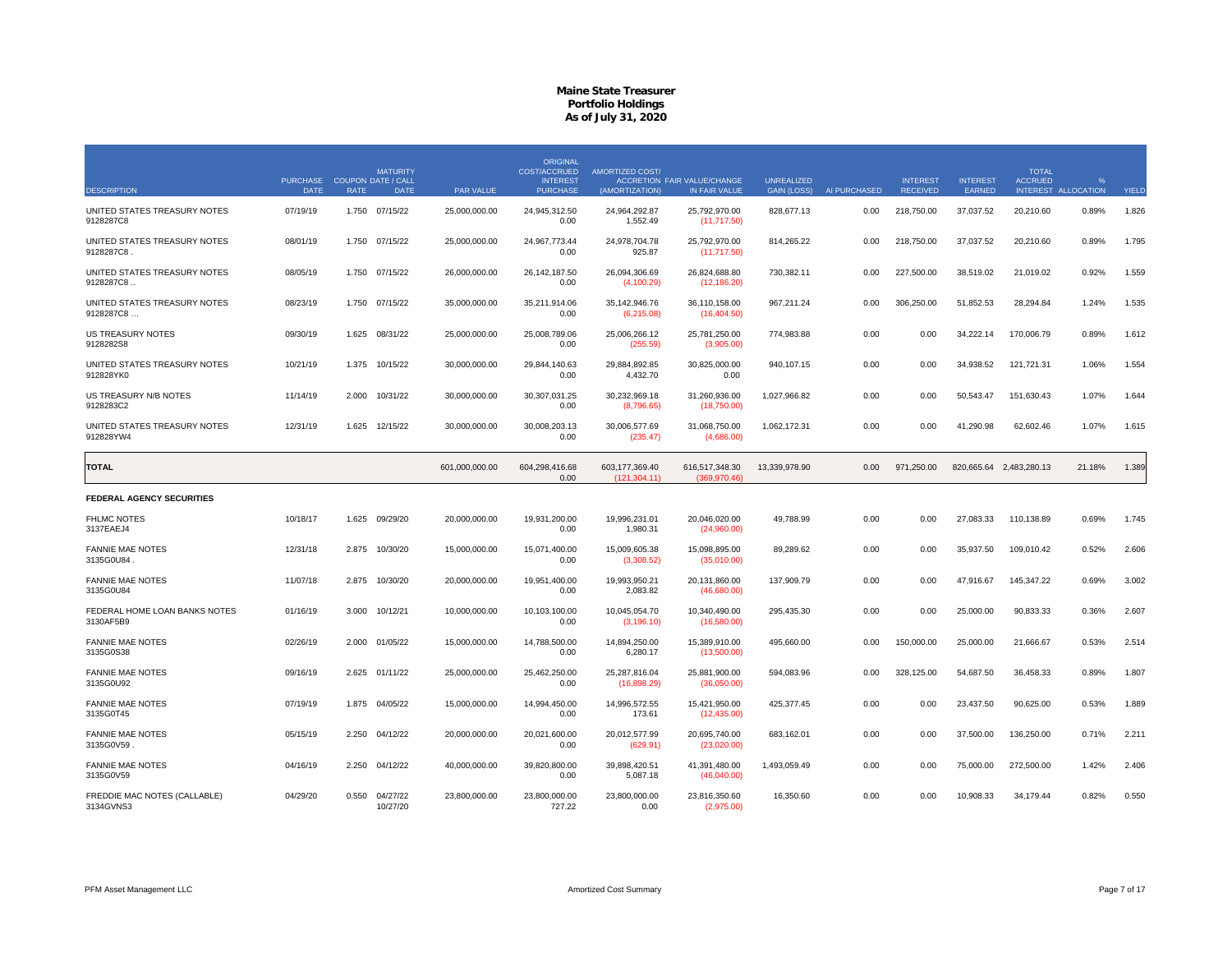|                                             | PURCHASE COUPON DATE / CALL |             | <b>MATURITY</b>      |                  | ORIGINAL<br><b>COST/ACCRUED</b><br><b>INTEREST</b> | <b>AMORTIZED COST/</b>           | <b>ACCRETION FAIR VALUE/CHANGE</b> | <b>UNREALIZED</b>  |              | <b>INTEREST</b> | <b>INTEREST</b>                                    | <b>TOTAL</b><br><b>ACCRUED</b> |                     |       |
|---------------------------------------------|-----------------------------|-------------|----------------------|------------------|----------------------------------------------------|----------------------------------|------------------------------------|--------------------|--------------|-----------------|----------------------------------------------------|--------------------------------|---------------------|-------|
| <b>DESCRIPTION</b>                          | <b>DATE</b>                 | <b>RATE</b> | <b>DATE</b>          | PAR VALUE        | <b>PURCHASE</b>                                    | (AMORTIZATION)                   | IN FAIR VALUE                      | <b>GAIN (LOSS)</b> | AI PURCHASED | <b>RECEIVED</b> | EARNED                                             |                                | INTEREST ALLOCATION | YIELD |
| FEDERAL HOME LOAN BANK<br>313379Q69         | 07/15/19                    | 2.125       | 06/10/22             | 30,000,000.00    | 30,176,400.00<br>0.00                              | 30,112,723.09<br>(5, 154.01)     | 31,073,520.00<br>(23, 430.00)      | 960,796.91         | 0.00         | 0.00            | 53,125.00                                          | 90,312.50                      | 1.07%               | 1.916 |
| FREDDIE MAC NOTES CALLABLE<br>3134GV5J3     | 07/13/20                    | 0.320       | 07/08/22<br>01/08/21 | 35,000,000.00    | 35,003,500.00<br>1,555.56                          | 35,003,128.49<br>(371.51)        | 35,011,025.00<br>7,525.00          | 7,896.51           | (1,555.56)   | 0.00            | 5,600.00                                           | 7,155.56                       | 1.20%               | 0.315 |
| <b>FANNIE MAE NOTES</b><br>3135G0W33        | 10/24/19                    | 1.375       | 09/06/22             | 25,000,000.00    | 24,816,750.00<br>0.00                              | 24,866,059.64<br>5,420.57        | 25,613,200.00<br>(5,525.00)        | 747,140.36         | 0.00         | 0.00            | 28,645.83                                          | 138,454.86                     | 0.88%               | 1.638 |
| <b>FANNIE MAE NOTES</b><br>3135G0W33        | 10/29/19                    | 1.375       | 09/06/22             | 10,000,000.00    | 9,912,800.00<br>0.00                               | 9.935.958.58<br>2,591.75         | 10,245,280.00<br>(2, 210.00)       | 309,321.42         | 0.00         | 0.00            | 11,458.34                                          | 55,381.95                      | 0.35%               | 1.689 |
| FREDDIE MAC NOTES (CALLABLE)<br>3134GV6H6   | 07/21/20                    | 0.320       | 10/20/22<br>07/20/21 | 35,000,000.00    | 34,993,000.00<br>311.11                            | 34,993,093.79<br>93.79           | 35,018,795.00<br>25,795.00         | 25,701.21          | (311.11)     | 0.00            | 3,111.11                                           | 3,422.22                       | 1.20%               | 0.329 |
| FREDDIE MAC NOTES (CALLABLE)<br>3134GV6H6   | 07/28/20                    | 0.320       | 10/20/22<br>07/20/21 | 35,000,000.00    | 35,000,000.00<br>2,488.89                          | 35,000,000.00<br>0.00            | 35,018,795.00<br>18,795.00         | 18,795.00          | (2,488.89)   | 0.00            | 933.33                                             | 3,422.22                       | 1.20%               | 0.320 |
| FNMA (CALLABLE) NOTES<br>3135G0Y49          | 02/26/20                    | 1.700       | 02/21/23<br>08/21/20 | 10,000,000.00    | 10,001,000.00<br>2,361.11                          | 10,000,112.99<br>(175.15)        | 10,006,930.00<br>(11,800.00)       | 6,817.01           | 0.00         | 0.00            | 14,166.67                                          | 75,555.56                      | 0.34%               | 1.697 |
| FNMA (CALLABLE) NOTES<br>3135G0Y49.         | 02/26/20                    | 1.700       | 02/21/23<br>08/21/20 | 50.000.000.00    | 50,005,000.00<br>11,805.56                         | 50.000.564.97<br>(875.71)        | 50,034,650.00<br>(59,000.00)       | 34.085.03          | 0.00         | 0.00            | 70,833.33                                          | 377,777,77                     | 1.72%               | 1.697 |
| <b>FREDDIE MAC NOTES</b><br>3137EAEQ8       | 04/29/20                    | 0.375       | 04/20/23             | 13,750,000.00    | 13,720,437.50<br>1,289.06                          | 13,722,996.32<br>843.87          | 13,807,750.00<br>19,690.00         | 84,753.68          | 0.00         | 0.00            | 4,296.88                                           | 14,466.15                      | 0.47%               | 0.448 |
| FANNIE MAE NOTES (CALLABLE)<br>3136G4VE0    | 04/29/20                    | 0.550       | 04/27/23<br>04/27/21 | 10,750,000.00    | 10,750,000.00<br>328.47                            | 10,750,000.00<br>0.00            | 10,765,748.75<br>4,934.25          | 15,748.75          | 0.00         | 0.00            | 4,927.08                                           | 15,438.19                      | 0.37%               | 0.550 |
| FANNIE MAE NOTES (CALLABLE)<br>3135G05B5    | 07/06/20                    | 0.450       | 06/30/23<br>06/30/21 | 35,000,000.00    | 34,998,250.00<br>2,625.00                          | 34,998,291.78<br>41.78           | 35,029,295.00<br>31,045.00         | 31,003.22          | (2,625.00)   | 0.00            | 10,937.50                                          | 13,562.50                      | 1.20%               | 0.452 |
| <b>FANNIE MAE NOTES</b><br>3135G05G4        | 07/28/20                    | 0.250       | 07/10/23             | 35,000,000.00    | 34,949,250.00<br>4.375.00                          | 34,949,438.49<br>188.49          | 35,020,790.00<br>71.540.00         | 71,351.51          | (4,375.00)   | 0.00            | 729.17                                             | 5,104.17                       | 1.20%               | 0.299 |
| FANNIE MAE NOTES (CALLABLE)<br>3136G4D26    | 07/28/20                    | 0.400       | 07/28/23<br>07/28/21 | 30,000,000.00    | 30.000.000.00<br>0.00                              | 30.000.000.00<br>0.00            | 30,019,950.00<br>19,950.00         | 19,950.00          | 0.00         | 0.00            | 1,000.00                                           | 1,000.00                       | 1.03%               | 0.400 |
| <b>TOTAL</b>                                |                             |             |                      | 558,300,000.00   | 558,271,087.50<br>27,866.98                        | 558,266,846.53<br>(5,823.86)     | 564,880,324.35<br>(159.940.75)     | 6,613,477.82       | (11,355.56)  | 478,125.00      |                                                    | 572,235.07 1,848,062.95        | 19.40%              | 1.309 |
| <b>CORPORATE NOTES</b>                      |                             |             |                      |                  |                                                    |                                  |                                    |                    |              |                 |                                                    |                                |                     |       |
| MICROSOFT CORP (CALLABLE) NOTE<br>594918BW3 | 02/06/20                    | 2.400       | 02/06/22<br>01/06/22 | 10,000,000.00    | 10,156,600.00<br>0.00                              | 10,117,002.57<br>(6,935.14)      | 10,311,580.00<br>(7,460.00)        | 194,577.43         | 0.00         | 0.00            | 20,000.00                                          | 116,666.67                     | 0.35%               | 1.601 |
| JOHNSON & JOHNSON CORP NOTES<br>478160CD4   | 03/08/19                    | 2.250       | 03/03/22             | 16,893,000.00    | 16,680,992.85<br>0.00                              | 16,780,486.58<br>6,024.03        | 17,400,550.19<br>21,504.79         | 620,063.61         | 0.00         | 0.00            | 31,674.37                                          | 156,260.25                     | 0.60%               | 2.690 |
| <b>TOTAL</b>                                |                             |             |                      | 26,893,000.00    | 26,837,592.85<br>0.00                              | 26.897.489.15<br>(911.11)        | 27,712,130.19<br>14,044.79         | 814,641.04         | 0.00         | 0.00            | 51,674.37                                          | 272,926.92                     | 0.95%               | 2.285 |
| <b>GRAND TOTAL</b>                          |                             |             |                      | 2,888,193,000.00 | 2,891,407,097.03<br>27,866.98                      | 2,890,341,705.08<br>(128.039.08) | 2,911,109,802.84<br>(515.866.42)   | 20,768,097.76      |              |                 | (11,355.56) 1,591,427.78 1,982,452.83 9,209,046.78 |                                | 100.00%             | 0.772 |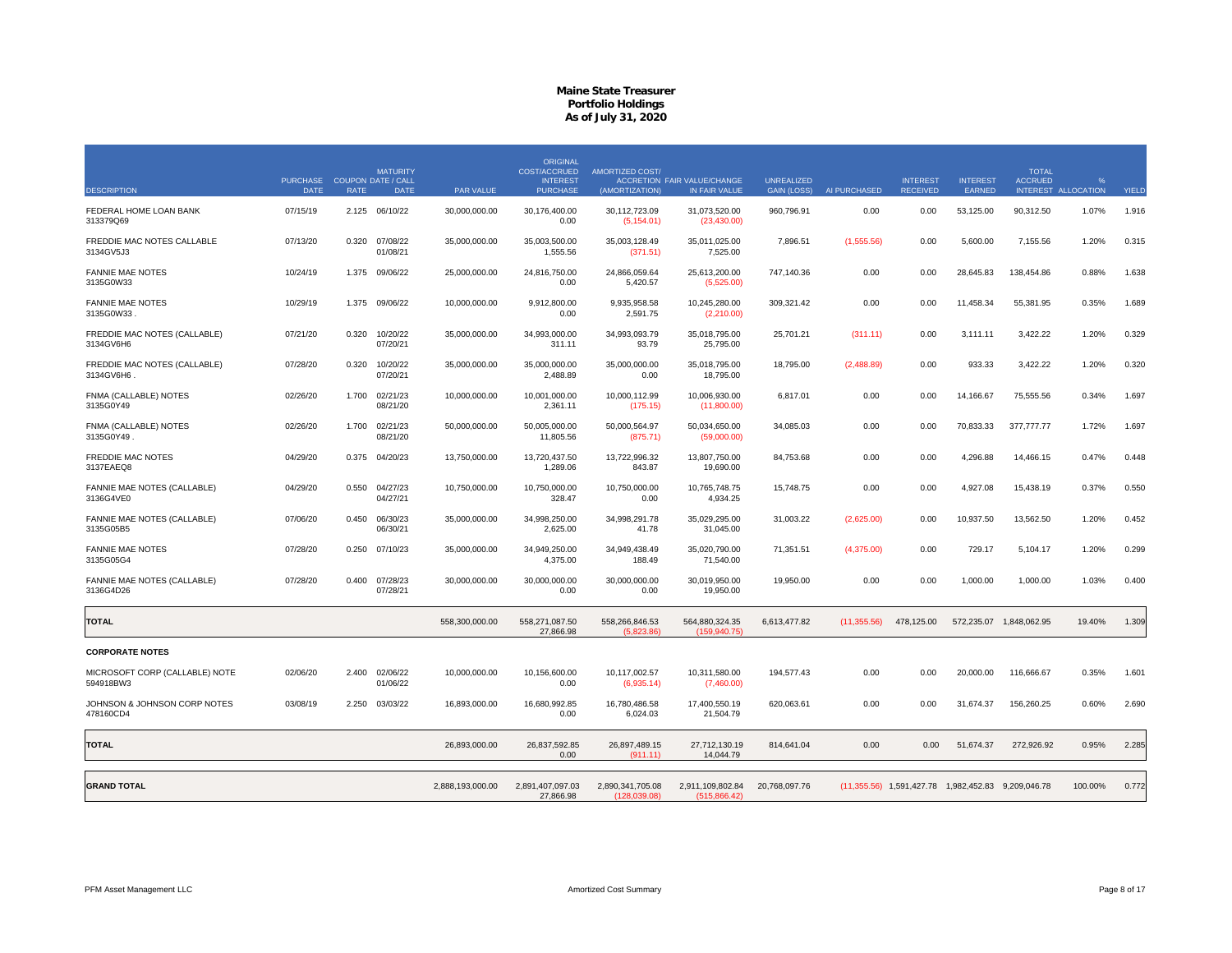|                                |                             |             |               |                 |                  |                 |                |                |                 |                           |                           |             | <b>WEIGHTED</b><br><b>AVERAGE</b>   |
|--------------------------------|-----------------------------|-------------|---------------|-----------------|------------------|-----------------|----------------|----------------|-----------------|---------------------------|---------------------------|-------------|-------------------------------------|
|                                |                             |             | <b>COUPON</b> | <b>MATURITY</b> | <b>NEXT CALL</b> |                 | <b>MOODYS'</b> | PAR VALUE/     |                 | ORIGINAL % PORTFOLIO      |                           | % PORTFOLIO | <b>EFFECTIVE</b><br><b>DURATION</b> |
| <b>CUSIP</b>                   |                             | <b>TYPE</b> | <b>RATE</b>   | <b>DATE</b>     |                  | DATE S&P RATING | <b>RATING</b>  | <b>SHARES</b>  |                 | <b>COST ORIGINAL COST</b> | MARKET VALUE MARKET VALUE |             | (YEARS                              |
| <b>US TREASURY</b>             |                             |             |               |                 |                  |                 |                |                |                 |                           |                           |             |                                     |
| 912796TY5                      | UNITED STATES TREASURY BILL |             |               | 12/31/2020      |                  | $A-1+$          | $P-1$          | 50,000,000.00  | 49,967,333.33   | 1.73%                     | 49,978,125.00             | 1.72%       | 0.43                                |
| 912796TY5                      | UNITED STATES TREASURY BILL |             |               | 12/31/2020      |                  | $A-1+$          | $P-1$          | 50,000,000.00  | 49,967,333.33   | 1.73%                     | 49,978,125.00             | 1.72%       | 0.43                                |
| 9128286D7                      | <b>U.S. TREASURY</b>        |             | 2.500         | 2/28/2021       |                  | AA+             | Aaa            | 25,000,000.00  | 25,265,625.00   | 0.87%                     | 25,339,845.00             | 0.87%       | 0.58                                |
| 9128284W7                      | <b>U.S. TREASURY</b>        |             | 2.750         | 8/15/2021       |                  | AA+             | Aaa            | 25,000,000.00  | 25,432,617.19   | 0.88%                     | 25,675,780.00             | 0.88%       | 1.02                                |
| 9128282F6                      | <b>U.S. TREASURY</b>        |             | 1.125         | 8/31/2021       |                  | AA+             | Aaa            | 30,000,000.00  | 29,764,453.13   | 1.03%                     | 30,318,750.00             | 1.04%       | 1.08                                |
| 9128286C9                      | <b>U.S. TREASURY</b>        |             | 2.500         | 2/15/2022       |                  | AA+             | Aaa            | 25,000,000.00  | 25,493,164.06   | 0.88%                     | 25,906,250.00             | 0.89%       | 1.51                                |
| 912828W89                      | <b>U.S. TREASURY</b>        |             | 1.875         | 3/31/2022       |                  | AA+             | Aaa            | 40,000,000.00  | 40,404,687.50   | 1.40%                     | 41,156,248.00             | 1.41%       | 1.64                                |
| 9128286M7                      | <b>U.S. TREASURY</b>        |             | 2.250         | 4/15/2022       |                  | AA+             | Aaa            | 23,000,000.00  | 23,321,640.63   | 0.81%                     | 23,826,562.50             | 0.82%       | 1.68                                |
| 9128286M7                      | <b>U.S. TREASURY</b>        |             | 2.250         | 4/15/2022       |                  | AA+             | Aaa            | 30,000,000.00  | 30,426,562.50   | 1.05%                     | 31,078,125.00             | 1.07%       | 1.68                                |
| 9128286U9                      | <b>U.S. TREASURY</b>        |             | 2.125         | 5/15/2022       |                  | AA+             | Aaa            | 25,000,000.00  | 25,289,062.50   | 0.87%                     | 25,886,720.00             | 0.89%       | 1.76                                |
| 9128286U9                      | <b>U.S. TREASURY</b>        |             | 2.125         | 5/15/2022       |                  | AA+             | Aaa            | 25,000,000.00  | 25,289,062.50   | 0.87%                     | 25,886,720.00             | 0.89%       | 1.76                                |
| 912828XG0                      | <b>U.S. TREASURY</b>        |             | 2.125         | 6/30/2022       |                  | AA+             | Aaa            | 27,000,000.00  | 27,241,523.44   | 0.94%                     | 28,029,375.00             | 0.96%       | 1.89                                |
| 9128287C8                      | <b>U.S. TREASURY</b>        |             | 1.750         | 7/15/2022       |                  | AA+             | Aaa            | 25,000,000.00  | 24,945,312.50   | 0.86%                     | 25,792,970.00             | 0.89%       | 1.93                                |
| 9128287C8                      | <b>U.S. TREASURY</b>        |             | 1.750         | 7/15/2022       |                  | AA+             | Aaa            | 25,000,000.00  | 24,967,773.44   | 0.86%                     | 25,792,970.00             | 0.89%       | 1.93                                |
| 9128287C8                      | <b>U.S. TREASURY</b>        |             | 1.750         | 7/15/2022       |                  | AA+             | Aaa            | 26,000,000.00  | 26, 142, 187.50 | 0.90%                     | 26,824,688.80             | 0.92%       | 1.93                                |
| 9128287C8                      | <b>U.S. TREASURY</b>        |             | 1.750         | 7/15/2022       |                  | AA+             | Aaa            | 35,000,000.00  | 35,211,914.06   | 1.22%                     | 36,110,158.00             | 1.24%       | 1.93                                |
| 9128282S8                      | <b>U.S. TREASURY</b>        |             | 1.625         | 8/31/2022       |                  | AA+             | Aaa            | 25,000,000.00  | 25,008,789.06   | 0.86%                     | 25,781,250.00             | 0.89%       | 2.05                                |
| 912828YK0                      | <b>U.S. TREASURY</b>        |             | 1.375         | 10/15/2022      |                  | AA+             | Aaa            | 30,000,000.00  | 29,844,140.63   | 1.03%                     | 30,825,000.00             | 1.06%       | 2.17                                |
| 9128283C2                      | <b>U.S. TREASURY</b>        |             | 2.000         | 10/31/2022      |                  | AA+             | Aaa            | 30,000,000.00  | 30,307,031.25   | 1.05%                     | 31,260,936.00             | 1.07%       | 2.20                                |
| 912828YW4                      | <b>U.S. TREASURY</b>        |             | 1.625         | 12/15/2022      |                  | AA+             | Aaa            | 30,000,000.00  | 30,008,203.13   | 1.04%                     | 31,068,750.00             | 1.07%       | 2.34                                |
|                                |                             |             |               |                 |                  |                 |                |                |                 | 20.90%                    |                           | 21.18%      |                                     |
| <b>ISSUER TOTAL</b>            |                             |             |               |                 |                  |                 |                | 601,000,000.00 | 604,298,416.68  |                           | 616,517,348.30            |             | 1.53                                |
| <b>FIDELITY GOVERNMENT MMF</b> |                             |             |               |                 |                  |                 |                |                |                 |                           |                           |             |                                     |
|                                | CASH AND CASH EQUIVALENTS   |             |               | 8/1/2020        |                  | AAA             | AAA            | 554,000,000.00 | 554,000,000.00  | 19.16%                    | 554,000,000.00            | 19.03%      | 0.00                                |
|                                |                             |             |               |                 |                  |                 |                |                |                 |                           |                           |             |                                     |
| <b>ISSUER TOTAL</b>            |                             |             |               |                 |                  |                 |                | 554,000,000.00 | 554,000,000.00  | 19.16%                    | 554,000,000.00            | 19.03%      | 0.00                                |
| <b>FNMA</b>                    |                             |             |               |                 |                  |                 |                |                |                 |                           |                           |             |                                     |
| 3135G0U84                      | <b>U.S. INSTRUMENTALITY</b> |             | 2.875         | 10/30/2020      |                  | AA+             | Aaa            | 15,000,000.00  | 15,071,400.00   | 0.52%                     | 15,098,895.00             | 0.52%       | 0.25                                |
| 3135G0U84                      | U.S. INSTRUMENTALITY        |             | 2.875         | 10/30/2020      |                  | AA+             | Aaa            | 20,000,000.00  | 19,951,400.00   | 0.69%                     | 20,131,860.00             | 0.69%       | 0.25                                |
| 3135G0S38                      | <b>U.S. INSTRUMENTALITY</b> |             | 2.000         | 1/5/2022        |                  | $AA+$           | Aaa            | 15,000,000.00  | 14,788,500.00   | 0.51%                     | 15,389,910.00             | 0.53%       | 1.42                                |
| 3135G0U92                      | <b>U.S. INSTRUMENTALITY</b> |             | 2.625         | 1/11/2022       |                  | AA+             | Aaa            | 25,000,000.00  | 25,462,250.00   | 0.88%                     | 25,881,900.00             | 0.89%       | 1.43                                |
| 3135G0T45                      | <b>U.S. INSTRUMENTALITY</b> |             | 1.875         | 4/5/2022        |                  | AA+             | Aaa            | 15,000,000.00  | 14,994,450.00   | 0.52%                     | 15,421,950.00             | 0.53%       | 1.65                                |
| 3135G0V59                      | <b>U.S. INSTRUMENTALITY</b> |             | 2.250         | 4/12/2022       |                  | AA+             | Aaa            | 20,000,000.00  | 20,021,600.00   | 0.69%                     | 20,695,740.00             | 0.71%       | 1.67                                |
| 3135G0V59                      | <b>U.S. INSTRUMENTALITY</b> |             | 2.250         | 4/12/2022       |                  | AA+             | Aaa            | 40,000,000.00  | 39,820,800.00   | 1.38%                     | 41,391,480.00             | 1.42%       | 1.67                                |
| 3135G0W33                      | <b>U.S. INSTRUMENTALITY</b> |             | 1.375         | 9/6/2022        |                  | AA+             | Aaa            | 25,000,000.00  | 24,816,750.00   | 0.86%                     | 25,613,200.00             | 0.88%       | 2.07                                |
| 3135G0W33                      | <b>U.S. INSTRUMENTALITY</b> |             | 1.375         | 9/6/2022        |                  | $AA+$           | Aaa            | 10,000,000.00  | 9,912,800.00    | 0.34%                     | 10,245,280.00             | 0.35%       | 2.07                                |
| 3135G0Y49                      | <b>U.S. INSTRUMENTALITY</b> |             | 1.700         | 2/21/2023       | 8/21/2020        | $AA+$           | Aaa            | 10,000,000.00  | 10,001,000.00   | 0.35%                     | 10,006,930.00             | 0.34%       | 0.06                                |
| 3135G0Y49                      | <b>U.S. INSTRUMENTALITY</b> |             | 1.700         | 2/21/2023       | 8/21/2020        | AA+             | Aaa            | 50,000,000.00  | 50,005,000.00   | 1.73%                     | 50,034,650.00             | 1.72%       | 0.06                                |
| 3136G4VE0                      | <b>U.S. INSTRUMENTALITY</b> |             | 0.550         | 4/27/2023       | 4/27/2021        | AA+             | Aaa            | 10,750,000.00  | 10,750,000.00   | 0.37%                     | 10,765,748.75             | 0.37%       | 0.74                                |
| 3135G05B5                      | <b>U.S. INSTRUMENTALITY</b> |             | 0.450         | 6/30/2023       | 6/30/2021        | AA+             | Aaa            | 35,000,000.00  | 34,998,250.00   | 1.21%                     | 35,029,295.00             | 1.20%       | 0.92                                |
| 3135G05G4                      | <b>U.S. INSTRUMENTALITY</b> |             | 0.250         | 7/10/2023       |                  | $AA+$           | Aaa            | 35,000,000.00  | 34,949,250.00   | 1.21%                     | 35,020,790.00             | 1.20%       | 2.94                                |
| 3136G4D26                      | <b>U.S. INSTRUMENTALITY</b> |             | 0.400         | 7/28/2023       | 7/28/2021        | $AA+$           | Aaa            | 30,000,000.00  | 30,000,000.00   | 1.04%                     | 30,019,950.00             | 1.03%       | 2.98                                |

**ISSUER TOTAL**

355,750,000.00 355,543,450.00 12.30% 360,747,578.75 12.39% 1.40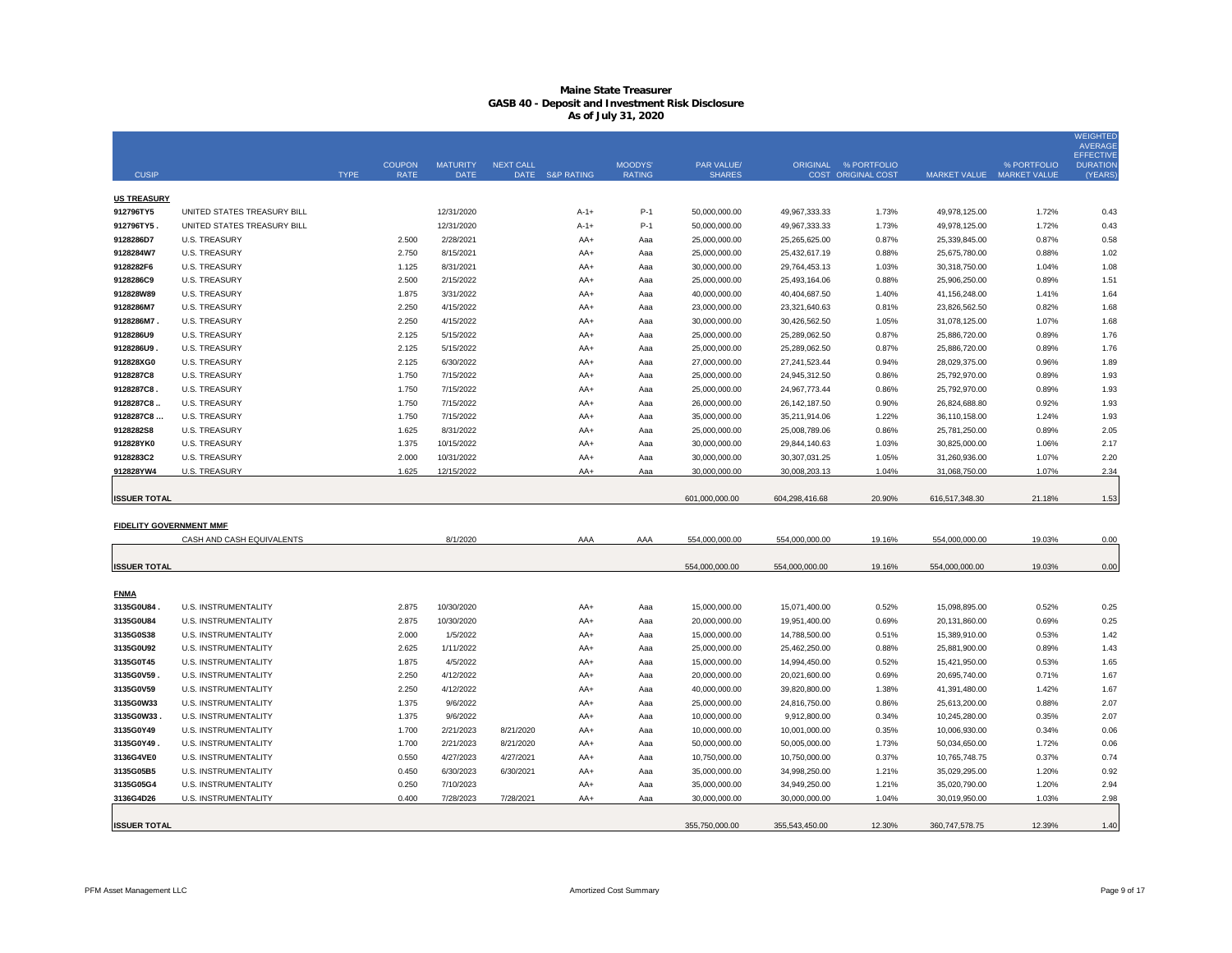|                      |                                |             |                       |                                |                  |                 |                          |                             |                |                                            |                |                                          | <b>WEIGHTED</b><br><b>AVERAGE</b>              |
|----------------------|--------------------------------|-------------|-----------------------|--------------------------------|------------------|-----------------|--------------------------|-----------------------------|----------------|--------------------------------------------|----------------|------------------------------------------|------------------------------------------------|
| <b>CUSIP</b>         |                                | <b>TYPE</b> | <b>COUPON</b><br>RATE | <b>MATURITY</b><br><b>DATE</b> | <b>NEXT CALL</b> | DATE S&P RATING | MOODYS'<br><b>RATING</b> | PAR VALUE/<br><b>SHARES</b> |                | ORIGINAL % PORTFOLIO<br>COST ORIGINAL COST |                | % PORTFOLIO<br>MARKET VALUE MARKET VALUE | <b>EFFECTIVE</b><br><b>DURATION</b><br>(YEARS) |
|                      |                                |             |                       |                                |                  |                 |                          |                             |                |                                            |                |                                          |                                                |
| <b>TD BANK</b>       | CASH AND CASH EQUIVALENTS      |             |                       | 8/1/2020                       |                  |                 |                          | 250,000,000.00              | 250,000,000.00 | 8.65%                                      | 250,000,000.00 | 8.59%                                    | 0.00                                           |
| <b>ISSUER TOTAL</b>  |                                |             |                       |                                |                  |                 |                          | 250,000,000.00              | 250,000,000.00 | 8.65%                                      | 250,000,000.00 | 8.59%                                    | 0.00                                           |
|                      |                                |             |                       |                                |                  |                 |                          |                             |                |                                            |                |                                          |                                                |
| <b>PFM FUNDS</b>     | CASH AND CASH EQUIVALENTS      |             |                       | 8/1/2020                       |                  |                 |                          | 200,000,000.00              | 200,000,000.00 | 6.92%                                      | 200,000,000.00 | 6.87%                                    | 0.00                                           |
| <b>ISSUER TOTAL</b>  |                                |             |                       |                                |                  |                 |                          | 200,000,000.00              | 200,000,000.00 | 6.92%                                      | 200,000,000.00 | 6.87%                                    | 0.00                                           |
| <b>FHLMC</b>         |                                |             |                       |                                |                  |                 |                          |                             |                |                                            |                |                                          |                                                |
| 3137EAEJ4            | U.S. INSTRUMENTALITY           |             | 1.625                 | 9/29/2020                      |                  | AA+             | Aaa                      | 20,000,000.00               | 19,931,200.00  | 0.69%                                      | 20,046,020.00  | 0.69%                                    | 0.16                                           |
| 3134GVNS3            | U.S. INSTRUMENTALITY           |             | 0.550                 | 4/27/2022                      | 10/27/2020       | AA+             | Aaa                      | 23,800,000.00               | 23,800,000.00  | 0.82%                                      | 23,816,350.60  | 0.82%                                    | 0.24                                           |
| 3134GV5J3            | U.S. INSTRUMENTALITY           |             | 0.320                 | 7/8/2022                       | 1/8/2021         | AA+             | Aaa                      | 35,000,000.00               | 35,003,500.00  | 1.21%                                      | 35,011,025.00  | 1.20%                                    | 0.44                                           |
| 3134GV6H6            | U.S. INSTRUMENTALITY           |             | 0.320                 | 10/20/2022                     | 7/20/2021        | AA+             | Aaa                      | 35,000,000.00               | 34,993,000.00  | 1.21%                                      | 35,018,795.00  | 1.20%                                    | 0.97                                           |
| 3134GV6H6.           | U.S. INSTRUMENTALITY           |             | 0.320                 | 10/20/2022                     | 7/20/2021        | AA+             | Aaa                      | 35,000,000.00               | 35,000,000.00  | 1.21%                                      | 35,018,795.00  | 1.20%                                    | 0.97                                           |
| 3137EAEQ8            | U.S. INSTRUMENTALITY           |             | 0.375                 | 4/20/2023                      |                  | AA+             | Aaa                      | 13,750,000.00               | 13,720,437.50  | 0.47%                                      | 13,807,750.00  | 0.47%                                    | 2.71                                           |
| <b>ISSUER TOTAL</b>  |                                |             |                       |                                |                  |                 |                          | 162,550,000.00              | 162,448,137.50 | 5.62%                                      | 162,718,735.60 | 5.59%                                    | 0.80                                           |
| <b>U.S. BANK MMF</b> |                                |             |                       |                                |                  |                 |                          |                             |                |                                            |                |                                          |                                                |
|                      | CASH AND CASH EQUIVALENTS      |             |                       | 8/1/2020                       |                  |                 |                          | 150,000,000.00              | 150,000,000.00 | 5.19%                                      | 150,000,000.00 | 5.15%                                    | 0.00                                           |
| <b>ISSUER TOTAL</b>  |                                |             |                       |                                |                  |                 |                          | 150,000,000.00              | 150,000,000.00 | 5.19%                                      | 150,000,000.00 | 5.15%                                    | 0.00                                           |
| <b>CITIZENS BANK</b> |                                |             |                       |                                |                  |                 |                          |                             |                |                                            |                |                                          |                                                |
|                      | CASH AND CASH EQUIVALENTS      |             |                       | 8/1/2020                       |                  |                 |                          | 100,000,000.00              | 100,000,000.00 | 3.46%                                      | 100,000,000.00 | 3.44%                                    | 0.00                                           |
| <b>ISSUER TOTAL</b>  |                                |             |                       |                                |                  |                 |                          | 100,000,000.00              | 100,000,000.00 | 3.46%                                      | 100,000,000.00 | 3.44%                                    | 0.00                                           |
| <b>BAR HARBOR</b>    |                                |             |                       |                                |                  |                 |                          |                             |                |                                            |                |                                          |                                                |
|                      | CASH AND CASH EQUIVALENTS      |             |                       | 8/1/2020                       |                  |                 |                          | 44,000,000.00               | 44,000,000.00  | 1.52%                                      | 44,000,000.00  | 1.51%                                    | 0.00                                           |
|                      | CERTIFICATES OF DEPOSIT        |             | 2.330                 | 6/12/2021                      |                  | <b>NR</b>       | <b>NR</b>                | 50,000,000.00               | 50,000,000.00  | 1.73%                                      | 50,000,000.00  | 1.72%                                    | 0.88                                           |
|                      |                                |             |                       |                                |                  |                 |                          |                             |                |                                            |                |                                          |                                                |
| <b>ISSUER TOTAL</b>  |                                |             |                       |                                |                  |                 |                          | 94,000,000.00               | 94,000,000.00  | 3.25%                                      | 94,000,000.00  | 3.23%                                    | 0.47                                           |
| PEOPLE'S UNITED BANK |                                |             |                       |                                |                  |                 |                          |                             |                |                                            |                |                                          |                                                |
|                      | <b>CERTIFICATES OF DEPOSIT</b> |             | 2.550                 | 4/18/2021                      |                  | <b>NR</b>       | <b>NR</b>                | 15,000,000.00               | 15,000,000.00  | 0.52%                                      | 15,000,000.00  | 0.52%                                    | 0.73                                           |
|                      | CERTIFICATES OF DEPOSIT        |             | 2.550                 | 4/22/2021                      |                  | <b>NR</b>       | <b>NR</b>                | 25,000,000.00               | 25,000,000.00  | 0.86%                                      | 25,000,000.00  | 0.86%                                    | 0.74                                           |
|                      | CERTIFICATES OF DEPOSIT        |             | 1.650                 | 1/17/2022                      |                  | <b>NR</b>       | <b>NR</b>                | 40,000,000.00               | 40,000,000.00  | 1.38%                                      | 40,000,000.00  | 1.37%                                    | 1.47                                           |
|                      |                                |             |                       |                                |                  |                 |                          |                             |                |                                            |                |                                          |                                                |
| <b>ISSUER TOTAL</b>  |                                |             |                       |                                |                  |                 |                          | 80,000,000.00               | 80,000,000.00  | 2.77%                                      | 80,000,000.00  | 2.75%                                    | 1.11                                           |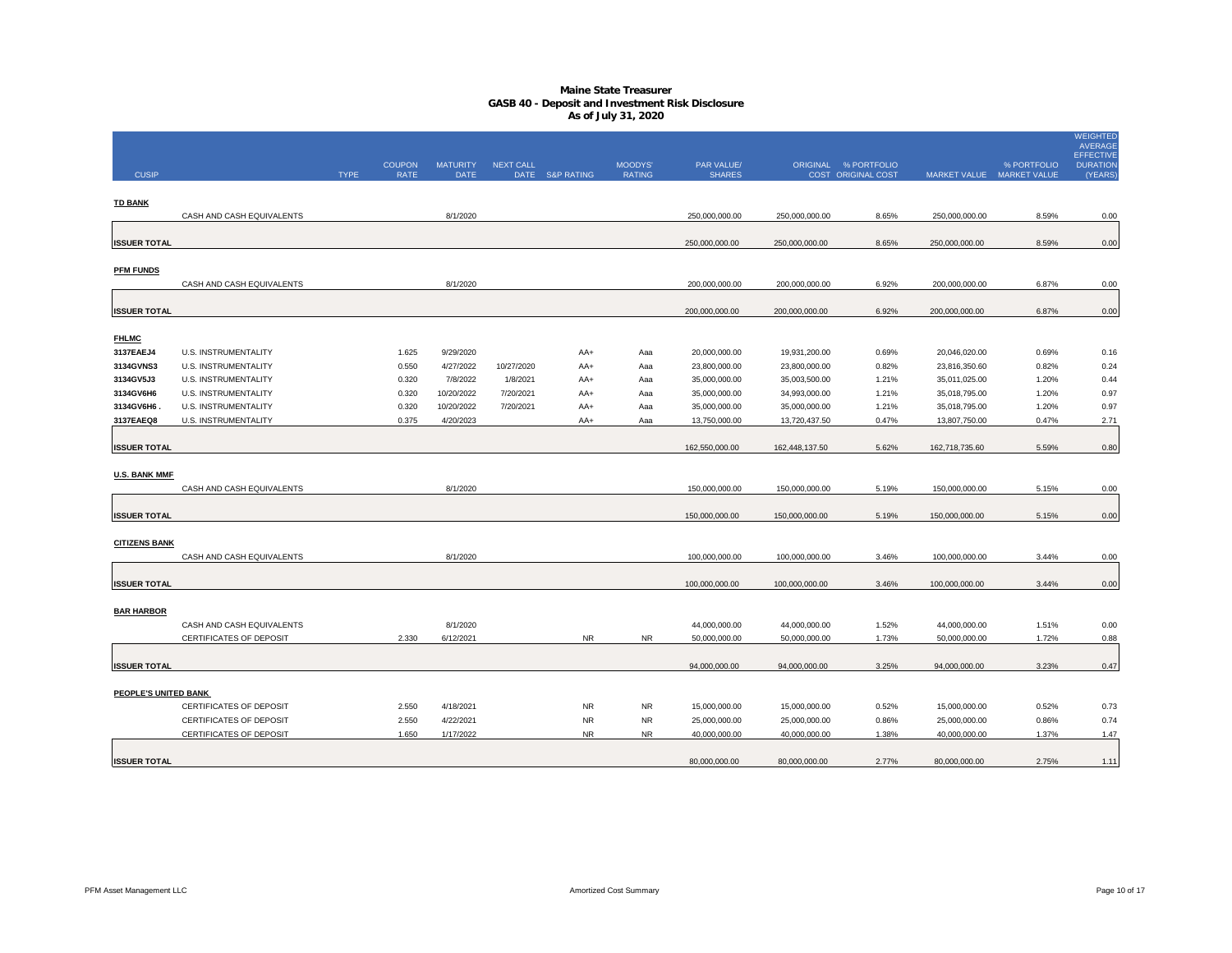|                        |                                                    |             | <b>COUPON</b>  | <b>MATURITY</b>         | <b>NEXT CALL</b> |                        | MOODYS'          | PAR VALUE/                     |                                | ORIGINAL % PORTFOLIO |                                | % PORTFOLIO               | <b>WEIGHTED</b><br><b>AVERAGE</b><br><b>EFFECTIVE</b><br><b>DURATION</b> |
|------------------------|----------------------------------------------------|-------------|----------------|-------------------------|------------------|------------------------|------------------|--------------------------------|--------------------------------|----------------------|--------------------------------|---------------------------|--------------------------------------------------------------------------|
| <b>CUSIP</b>           |                                                    | <b>TYPE</b> | <b>RATE</b>    | DATE                    |                  | DATE S&P RATING        | <b>RATING</b>    | <b>SHARES</b>                  |                                | COST ORIGINAL COST   |                                | MARKET VALUE MARKET VALUE | (YEARS)                                                                  |
|                        |                                                    |             |                |                         |                  |                        |                  |                                |                                |                      |                                |                           |                                                                          |
| <b>CAMDEN NATIONAL</b> |                                                    |             |                |                         |                  |                        |                  |                                |                                |                      |                                |                           |                                                                          |
|                        | CERTIFICATES OF DEPOSIT<br>CERTIFICATES OF DEPOSIT |             | 1.750<br>1.750 | 10/17/2020<br>1/17/2021 |                  | <b>NR</b><br><b>NR</b> | NR.<br><b>NR</b> | 25,000,000.00<br>50,000,000.00 | 25,000,000.00<br>50,000,000.00 | 0.86%<br>1.73%       | 25,000,000.00<br>50,000,000.00 | 0.86%<br>1.72%            | 0.22                                                                     |
|                        |                                                    |             |                |                         |                  |                        |                  |                                |                                |                      |                                |                           | 0.48                                                                     |
| <b>ISSUER TOTAL</b>    |                                                    |             |                |                         |                  |                        |                  | 75,000,000.00                  | 75,000,000.00                  | 2.59%                | 75,000,000.00                  | 2.58%                     | 0.39                                                                     |
|                        |                                                    |             |                |                         |                  |                        |                  |                                |                                |                      |                                |                           |                                                                          |
| <b>BANGOR SAVINGS</b>  |                                                    |             |                |                         |                  |                        |                  |                                |                                |                      |                                |                           |                                                                          |
|                        | CASH AND CASH EQUIVALENTS                          |             |                | 8/1/2020                |                  |                        |                  | 40,000,000.00                  | 40,000,000.00                  | 1.38%                | 40,000,000.00                  | 1.37%                     | 0.00                                                                     |
|                        | <b>CERTIFICATES OF DEPOSIT</b>                     |             | 2.650          | 10/8/2020               |                  | ${\sf NR}$             | <b>NR</b>        | 5,000,000.00                   | 5,000,000.00                   | 0.17%                | 5,000,000.00                   | 0.17%                     | 0.20                                                                     |
|                        | CERTIFICATES OF DEPOSIT                            |             | 2.700          | 4/8/2021                |                  | <b>NR</b>              | <b>NR</b>        | 15,000,000.00                  | 15,000,000.00                  | 0.52%                | 15,000,000.00                  | 0.52%                     | 0.70                                                                     |
|                        |                                                    |             |                |                         |                  |                        |                  |                                |                                |                      |                                |                           |                                                                          |
| <b>ISSUER TOTAL</b>    |                                                    |             |                |                         |                  |                        |                  | 60,000,000.00                  | 60,000,000.00                  | 2.08%                | 60,000,000.00                  | 2.06%                     | 0.19                                                                     |
|                        |                                                    |             |                |                         |                  |                        |                  |                                |                                |                      |                                |                           |                                                                          |
| <b>FIRST NATIONAL</b>  |                                                    |             |                |                         |                  |                        |                  |                                |                                |                      |                                |                           |                                                                          |
|                        | CASH AND CASH EQUIVALENTS                          |             |                | 8/1/2020                |                  |                        |                  | 50,000,000.00                  | 50,000,000.00                  | 1.73%                | 50,000,000.00                  | 1.72%                     | 0.00                                                                     |
| <b>ISSUER TOTAL</b>    |                                                    |             |                |                         |                  |                        |                  | 50,000,000.00                  | 50,000,000.00                  | 1.73%                | 50,000,000.00                  | 1.72%                     | 0.00                                                                     |
|                        |                                                    |             |                |                         |                  |                        |                  |                                |                                |                      |                                |                           |                                                                          |
| <b>FHLB</b>            |                                                    |             |                |                         |                  |                        |                  |                                |                                |                      |                                |                           |                                                                          |
| 3130AF5B9              | U.S. INSTRUMENTALITY                               |             | 3.000          | 10/12/2021              |                  | AA+                    | Aaa              | 10,000,000.00                  | 10,103,100.00                  | 0.35%                | 10,340,490.00                  | 0.36%                     | 1.18                                                                     |
| 313379Q69              | U.S. INSTRUMENTALITY                               |             | 2.125          | 6/10/2022               |                  | AA+                    | Aaa              | 30,000,000.00                  | 30,176,400.00                  | 1.04%                | 31,073,520.00                  | 1.07%                     | 1.83                                                                     |
|                        |                                                    |             |                |                         |                  |                        |                  |                                |                                |                      |                                |                           |                                                                          |
| <b>ISSUER TOTAL</b>    |                                                    |             |                |                         |                  |                        |                  | 40,000,000.00                  | 40,279,500.00                  | 1.39%                | 41,414,010.00                  | 1.42%                     | 1.67                                                                     |
|                        |                                                    |             |                |                         |                  |                        |                  |                                |                                |                      |                                |                           |                                                                          |
| <b>ANDROSCOGGIN</b>    |                                                    |             |                |                         |                  |                        |                  |                                |                                |                      |                                |                           |                                                                          |
|                        | CASH AND CASH EQUIVALENTS                          |             |                | 8/1/2020                |                  |                        |                  | 25,000,000.00                  | 25,000,000.00                  | 0.86%                | 25,000,000.00                  | 0.86%                     | 0.00                                                                     |
|                        |                                                    |             |                |                         |                  |                        |                  |                                |                                |                      |                                |                           |                                                                          |
| <b>ISSUER TOTAL</b>    |                                                    |             |                |                         |                  |                        |                  | 25,000,000.00                  | 25,000,000.00                  | 0.86%                | 25,000,000.00                  | 0.86%                     | 0.00                                                                     |
| <b>NORTHEAST BANK</b>  |                                                    |             |                |                         |                  |                        |                  |                                |                                |                      |                                |                           |                                                                          |
|                        | CASH AND CASH EQUIVALENTS                          |             |                | 8/1/2020                |                  |                        |                  | 25,000,000.00                  | 25,000,000.00                  | 0.86%                | 25,000,000.00                  | 0.86%                     | 0.00                                                                     |
|                        |                                                    |             |                |                         |                  |                        |                  |                                |                                |                      |                                |                           |                                                                          |
| <b>ISSUER TOTAL</b>    |                                                    |             |                |                         |                  |                        |                  | 25,000,000.00                  | 25,000,000.00                  | 0.86%                | 25,000,000.00                  | 0.86%                     | 0.00                                                                     |
|                        |                                                    |             |                |                         |                  |                        |                  |                                |                                |                      |                                |                           |                                                                          |
| <b>MACHIAS SAVINGS</b> |                                                    |             |                |                         |                  |                        |                  |                                |                                |                      |                                |                           |                                                                          |
|                        | CASH AND CASH EQUIVALENTS                          |             |                | 8/1/2020                |                  |                        |                  | 20,000,000.00                  | 20,000,000.00                  | 0.69%                | 20,000,000.00                  | 0.69%                     | 0.00                                                                     |
|                        |                                                    |             |                |                         |                  |                        |                  |                                |                                |                      |                                |                           |                                                                          |
| <b>ISSUER TOTAL</b>    |                                                    |             |                |                         |                  |                        |                  | 20,000,000.00                  | 20,000,000.00                  | 0.69%                | 20,000,000.00                  | 0.69%                     | 0.00                                                                     |
|                        |                                                    |             |                |                         |                  |                        |                  |                                |                                |                      |                                |                           |                                                                          |
| JOHNSON & JOHNSON      |                                                    |             |                |                         |                  |                        |                  |                                |                                |                      |                                |                           |                                                                          |
|                        | CORPORATE                                          |             | 2.250          | 3/3/2022                |                  | AAA                    | Aaa              | 16,893,000.00                  | 16,680,992.85                  | 0.58%                | 17,400,550.19                  | 0.60%                     | 1.56                                                                     |
| <b>ISSUER TOTAL</b>    |                                                    |             |                |                         |                  |                        |                  | 16,893,000.00                  | 16,680,992.85                  | 0.58%                | 17,400,550.19                  | 0.60%                     | 1.56                                                                     |
|                        |                                                    |             |                |                         |                  |                        |                  |                                |                                |                      |                                |                           |                                                                          |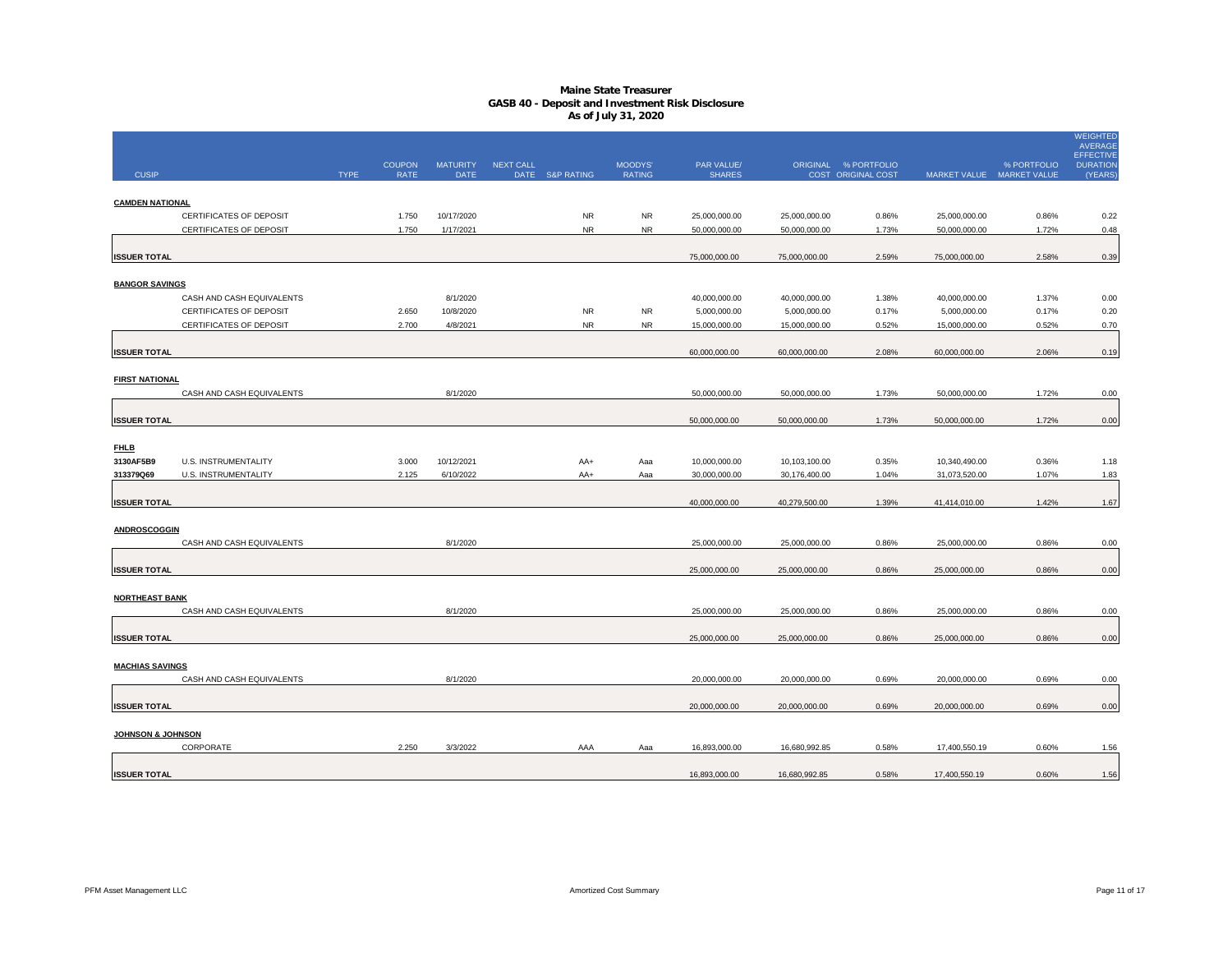| <b>CUSIP</b>                  |                           | <b>TYPE</b> | <b>COUPON</b><br>RATE | <b>MATURITY</b><br><b>DATE</b> | <b>NEXT CALL</b> | DATE S&P RATING | <b>MOODYS'</b><br><b>RATING</b> | <b>PAR VALUE/</b><br><b>SHARES</b> |                  | ORIGINAL % PORTFOLIO<br>COST ORIGINAL COST | <b>MARKET VALUE</b> | % PORTFOLIO<br><b>MARKET VALUE</b> | <b>WEIGHTED</b><br>AVERAGE<br><b>EFFECTIVE</b><br><b>DURATION</b><br>(YEARS) |
|-------------------------------|---------------------------|-------------|-----------------------|--------------------------------|------------------|-----------------|---------------------------------|------------------------------------|------------------|--------------------------------------------|---------------------|------------------------------------|------------------------------------------------------------------------------|
| <b>BATH SAVINGS</b>           |                           |             |                       |                                |                  |                 |                                 |                                    |                  |                                            |                     |                                    |                                                                              |
|                               | CASH AND CASH EQUIVALENTS |             |                       | 8/1/2020                       |                  |                 |                                 | 14,000,000.00                      | 14,000,000.00    | 0.48%                                      | 14,000,000.00       | 0.48%                              | 0.00                                                                         |
| <b>ISSUER TOTAL</b>           |                           |             |                       |                                |                  |                 |                                 | 14,000,000.00                      | 14,000,000.00    | 0.48%                                      | 14,000,000.00       | 0.48%                              | 0.00                                                                         |
| <b>MICROSOFT</b>              |                           |             |                       |                                |                  |                 |                                 |                                    |                  |                                            |                     |                                    |                                                                              |
| 594918BW3                     | CORPORATE                 |             | 2.400                 | 2/6/2022                       | 1/6/2022         | AAA             | Aaa                             | 10,000,000.00                      | 10,156,600.00    | 0.35%                                      | 10,311,580.00       | 0.35%                              | 1.40                                                                         |
| <b>ISSUER TOTAL</b>           |                           |             |                       |                                |                  |                 |                                 | 10,000,000.00                      | 10,156,600.00    | 0.35%                                      | 10,311,580.00       | 0.35%                              | 1.40                                                                         |
| <b>BIDDEFORD SAVINGS BANK</b> | CASH AND CASH EQUIVALENTS |             |                       | 8/1/2020                       |                  |                 |                                 | 5,000,000.00                       | 5,000,000.00     | 0.17%                                      | 5,000,000.00        | 0.17%                              | 0.00                                                                         |
| <b>ISSUER TOTAL</b>           |                           |             |                       |                                |                  |                 |                                 | 5,000,000.00                       | 5,000,000.00     | 0.17%                                      | 5,000,000.00        | 0.17%                              | 0.00                                                                         |
| <b>GRAND TOTAL</b>            |                           |             |                       |                                |                  |                 |                                 | 2,888,193,000.00                   | 2,891,407,097.03 | 100.00%                                    | 2,911,109,802.84    | 100.00%                            |                                                                              |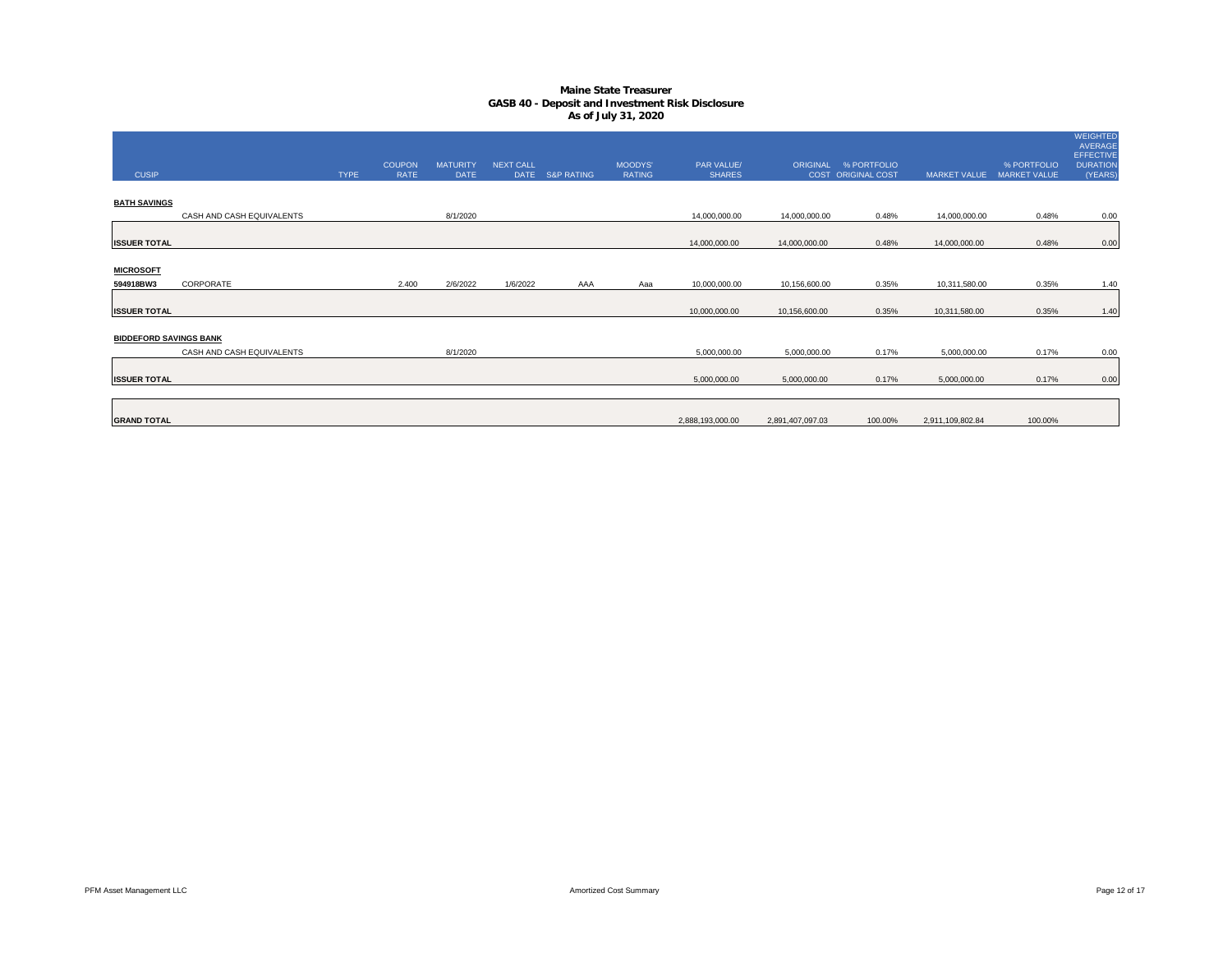## **Maine State Treasurer Securities PurchasedDuring the Month Ended July 31, 2020**

|                             |                                  |             |               |                 |                  |                  |                  |                  | <b>ACCRUED</b>                      |              |
|-----------------------------|----------------------------------|-------------|---------------|-----------------|------------------|------------------|------------------|------------------|-------------------------------------|--------------|
| <b>CUSIP</b>                | <b>ISSUER</b>                    | <b>DATE</b> | <b>COUPON</b> | <b>MATURITY</b> | <b>CALL DATE</b> | PAR VALUE/SHARES | <b>UNIT COST</b> | <b>PRINCIPAL</b> | <b>INTEREST</b><br><b>PURCHASED</b> | <b>YIELD</b> |
| <b>CASH AND EQUIVALENTS</b> |                                  |             |               |                 |                  |                  |                  |                  |                                     |              |
|                             | FIDELITY GOVERNMENT MMF          | 7/7/2020    | 0.070 V       |                 |                  | 84,000,000.00    | 100.00           | 84,000,000.00    | 0.00                                | 0.070V       |
|                             | FIDELITY GOVERNMENT MMF          | 7/8/2020    | 0.070V        |                 |                  | 20,000,000.00    | 100.00           | 20,000,000.00    | 0.00                                | 0.070 V      |
|                             | FIDELITY GOVERNMENT MMF          | 7/10/2020   | 0.070 V       |                 |                  | 47,000,000.00    | 100.00           | 47,000,000.00    | 0.00                                | 0.070 V      |
|                             | NORTHEAST BANK                   | 7/13/2020   | 0.120V        |                 |                  | 25,000,000.00    | 100.00           | 25,000,000.00    | 0.00                                | 0.120V       |
|                             | FIDELITY GOVERNMENT MMF          | 7/14/2020   | 0.070V        |                 |                  | 72,000,000.00    | 100.00           | 72,000,000.00    | 0.00                                | 0.070 V      |
|                             | FIDELITY GOVERNMENT MMF          | 7/15/2020   | 0.070 V       |                 |                  | 147,000,000.00   | 100.00           | 147,000,000.00   | 0.00                                | 0.070 V      |
|                             | FIDELITY GOVERNMENT MMF          | 7/17/2020   | 0.070 V       |                 |                  | 151,000,000.00   | 100.00           | 151,000,000.00   | 0.00                                | 0.070 V      |
|                             | FIDELITY GOVERNMENT MMF          | 7/22/2020   | 0.070 V       |                 |                  | 37,000,000.00    | 100.00           | 37,000,000.00    | 0.00                                | 0.070 V      |
|                             | FIDELITY GOVERNMENT MMF          | 7/31/2020   | 0.070 V       |                 |                  | 45,000,000.00    | 100.00           | 45,000,000.00    | 0.00                                | 0.070 V      |
|                             |                                  |             |               |                 |                  |                  |                  |                  |                                     |              |
| <b>TOTAL:</b>               |                                  |             |               |                 |                  | 628,000,000.00   |                  | 628,000,000.00   | 0.00                                |              |
| <b>U.S. TREASURIES</b>      |                                  |             |               |                 |                  |                  |                  |                  |                                     |              |
| 912796TY5                   | <b>US TREASURY</b>               | 7/16/2020   | 0.000         | 12/31/2020      |                  | 50,000,000.00    | 99.935           | 49,967,333.33    | 0.00                                | 0.14         |
| 912796TY5.                  | <b>US TREASURY</b>               | 7/16/2020   | 0.000         | 12/31/2020      |                  | 50,000,000.00    | 99.935           | 49,967,333.33    | 0.00                                | 0.14         |
|                             |                                  |             |               |                 |                  |                  |                  |                  |                                     |              |
| <b>TOTAL:</b>               |                                  |             |               |                 |                  | 100,000,000.00   |                  | 99,934,666.66    | 0.00                                |              |
|                             | <b>FEDERAL AGENCY SECURITIES</b> |             |               |                 |                  |                  |                  |                  |                                     |              |
| 3135G05B5                   | <b>FNMA</b>                      | 7/6/2020    | 0.450         | 6/30/2023       | 6/30/2021        | 35,000,000.00    | 99.995           | 34,998,250.00    | 2,625.00                            | 0.45         |
| 3134GV5J3                   | <b>FHLMC</b>                     | 7/13/2020   | 0.320         | 7/8/2022        | 1/8/2021         | 35,000,000.00    | 100.010          | 35,003,500.00    | 1,555.56                            | 0.31         |
| 3134GV6H6                   | <b>FHLMC</b>                     | 7/21/2020   | 0.320         | 10/20/2022      | 7/20/2021        | 35,000,000.00    | 99.980           | 34,993,000.00    | 311.11                              | 0.33         |
| 3134GV6H6.                  | <b>FHLMC</b>                     | 7/28/2020   | 0.320         | 10/20/2022      | 7/20/2021        | 35,000,000.00    | 100.000          | 35,000,000.00    | 2,488.89                            | 0.32         |
| 3135G05G4                   | <b>FNMA</b>                      | 7/28/2020   | 0.250         | 7/10/2023       |                  | 35,000,000.00    | 99.855           | 34,949,250.00    | 4,375.00                            | 0.30         |
| 3136G4D26                   | <b>FNMA</b>                      | 7/28/2020   | 0.400         | 7/28/2023       | 7/28/2021        | 30,000,000.00    | 100.000          | 30,000,000.00    | 0.00                                | 0.40         |
|                             |                                  |             |               |                 |                  |                  |                  |                  |                                     |              |
| <b>TOTAL:</b>               |                                  |             |               |                 |                  | 205,000,000.00   |                  | 204,944,000.00   | 11,355.56                           |              |
|                             |                                  |             |               |                 |                  |                  |                  |                  |                                     |              |
| <b>GRAND TOTAL:</b>         |                                  |             |               |                 |                  | 933,000,000.00   |                  | 932,878,666.66   | 11,355.56                           |              |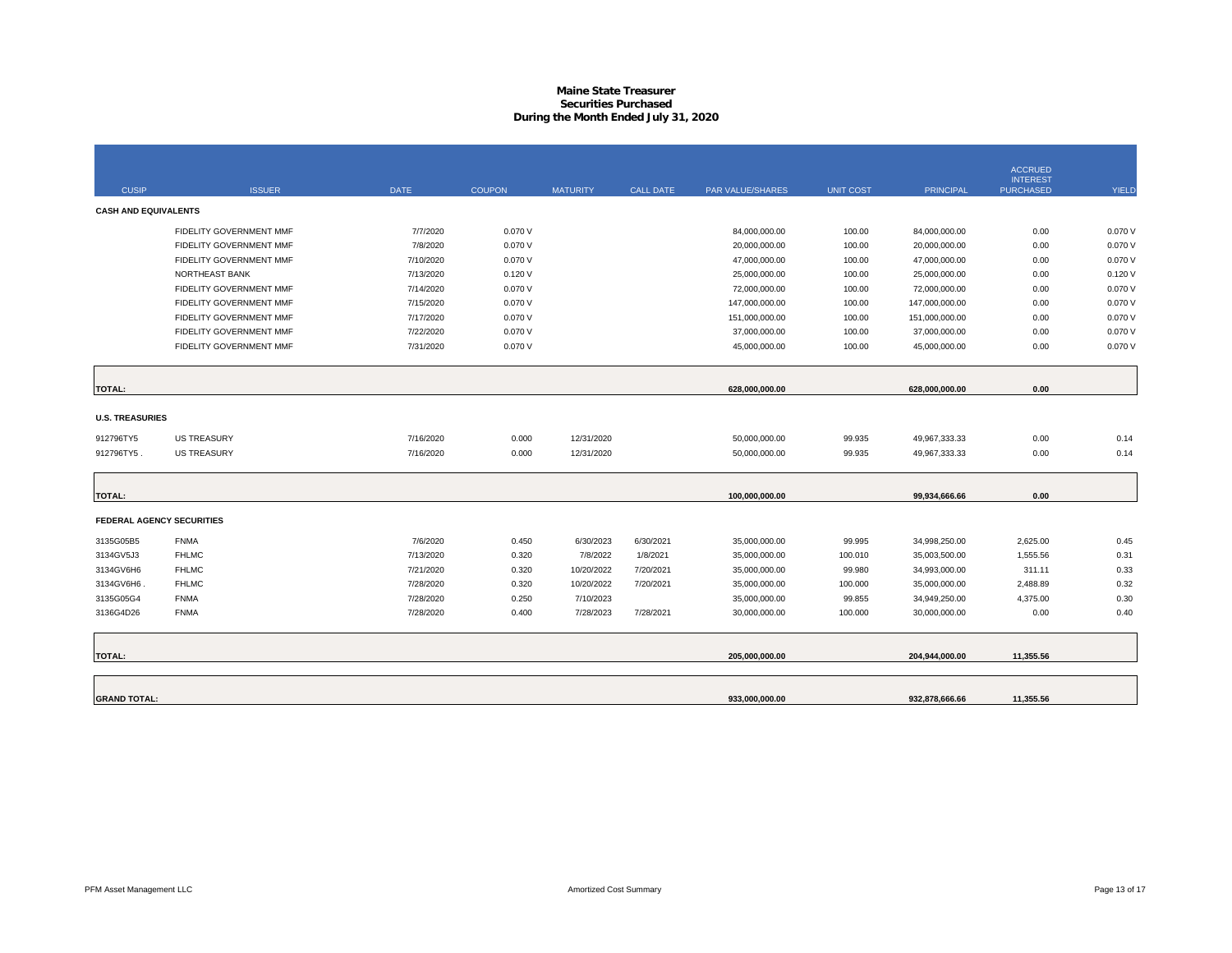## **Maine State TreasurerSecurities Sold and Matured During the Month Ended July 31, 2020**

| <b>CUSIP</b>  | <b>ISSUER</b>               | <b>DATE</b> |         | MATURITY/<br>COUPON CALL DATE<br><b>PAR VALUE/SHARES</b> | <b>ORIGINAL COST</b> | <b>AMORTIZED COST AT</b><br><b>SALE OR MATURITY</b><br>(AMORT) | <b>PRICE</b> | <b>MARKET VALUE AT</b><br>SALE / SALE OR MATURITY /<br>ACCRETION / MATURITY CHANGE IN MARKET REALIZED GAIN<br><b>VALUE</b> | (LOSS) | <b>ACCRUED</b><br><b>INTEREST</b><br><b>SOLD</b> | <b>INTEREST</b><br><b>RECEIVED</b> | <b>INTEREST</b><br>EARNED | <b>YIELD</b> |
|---------------|-----------------------------|-------------|---------|----------------------------------------------------------|----------------------|----------------------------------------------------------------|--------------|----------------------------------------------------------------------------------------------------------------------------|--------|--------------------------------------------------|------------------------------------|---------------------------|--------------|
|               | <b>CASH AND EQUIVALENTS</b> |             |         |                                                          |                      |                                                                |              |                                                                                                                            |        |                                                  |                                    |                           |              |
|               | <b>TD BANK</b>              | 7/1/2020    | 0.000V  | 10,000,000.00                                            | 10,000,000.00        | 10,000,000.00                                                  | 100.00       | 10,000,000.00                                                                                                              | 0.00   | 0.00                                             | 0.00                               | 0.00                      | 0.000V       |
|               |                             |             |         |                                                          |                      | 0.00                                                           |              | 0.00                                                                                                                       |        |                                                  |                                    |                           |              |
|               | <b>TD BANK</b>              | 7/2/2020    | 0.000V  | 43,000,000.00                                            | 43,000,000.00        | 43,000,000.00                                                  | 100.00       | 43,000,000.00                                                                                                              | 0.00   | 0.00                                             | 0.00                               | 0.00                      | 0.000V       |
|               |                             |             |         |                                                          |                      | 0.00                                                           |              | 0.00                                                                                                                       |        |                                                  |                                    |                           |              |
|               | FIDELITY GOVERNMENT MMF     | 7/6/2020    | 0.070 V | 46.000.000.00                                            | 46.000.000.00        | 46.000.000.00                                                  | 100.00       | 46.000.000.00                                                                                                              | 0.00   | 0.00                                             | 0.00                               | 0.00                      | 0.070V       |
|               |                             |             |         |                                                          |                      | 0.00                                                           |              | 0.00                                                                                                                       |        |                                                  |                                    |                           |              |
|               | FIDELITY GOVERNMENT MMF     | 7/9/2020    | 0.070V  | 216,000,000.00                                           | 216,000,000.00       | 216,000,000.00                                                 | 100.00       | 216,000,000.00                                                                                                             | 0.00   | 0.00                                             | 0.00                               | 0.00                      | 0.070V       |
|               |                             |             |         |                                                          |                      | 0.00                                                           |              | 0.00                                                                                                                       |        |                                                  |                                    |                           |              |
|               | <b>CAMDEN NATIONAL</b>      | 7/9/2020    | 0.100V  | 70,000,000.00                                            | 70,000,000.00        | 70,000,000.00                                                  | 100.00       | 70,000,000.00                                                                                                              | 0.00   | 0.00                                             | 0.00                               | 0.00                      | 0.100V       |
|               |                             |             |         |                                                          |                      | 0.00                                                           |              | 0.00                                                                                                                       |        |                                                  |                                    |                           |              |
|               | FIDELITY GOVERNMENT MMF     | 7/13/2020   | 0.070 V | 67.000.000.00                                            | 67,000,000.00        | 67,000,000.00                                                  | 100.00       | 67,000,000.00                                                                                                              | 0.00   | 0.00                                             | 0.00                               | 0.00                      | 0.070V       |
|               |                             |             |         |                                                          |                      | 0.00                                                           |              | 0.00                                                                                                                       |        |                                                  |                                    |                           |              |
|               | <b>TD BANK</b>              | 7/13/2020   | 0.000V  | 12,000,000.00                                            | 12,000,000.00        | 12,000,000.00                                                  | 100.00       | 12,000,000.00                                                                                                              | 0.00   | 0.00                                             | 0.00                               | 0.00                      | 0.000V       |
|               |                             |             |         |                                                          |                      | 0.00                                                           |              | 0.00                                                                                                                       |        |                                                  |                                    |                           |              |
|               | FIDELITY GOVERNMENT MMF     | 7/16/2020   | 0.070 V | 161,000,000.00                                           | 161,000,000.00       | 161,000,000.00                                                 | 100.00       | 161,000,000.00                                                                                                             | 0.00   | 0.00                                             | 0.00                               | 0.00                      | 0.070V       |
|               |                             |             |         |                                                          |                      | 0.00                                                           |              | 0.00                                                                                                                       |        |                                                  |                                    |                           |              |
|               | FIDELITY GOVERNMENT MMF     | 7/20/2020   | 0.070V  | 31.000.000.00                                            | 31,000,000.00        | 31,000,000.00                                                  | 100.00       | 31,000,000.00                                                                                                              | 0.00   | 0.00                                             | 0.00                               | 0.00                      | 0.070 V      |
|               |                             |             |         |                                                          |                      | 0.00                                                           |              | 0.00                                                                                                                       |        |                                                  |                                    |                           |              |
|               | FIDELITY GOVERNMENT MMF     | 7/21/2020   | 0.070 V | 29,000,000.00                                            | 29,000,000.00        | 29,000,000.00                                                  | 100.00       | 29,000,000.00                                                                                                              | 0.00   | 0.00                                             | 0.00                               | 0.00                      | 0.070V       |
|               |                             |             |         |                                                          |                      | 0.00                                                           |              | 0.00                                                                                                                       |        |                                                  |                                    |                           |              |
|               | FIDELITY GOVERNMENT MMF     | 7/23/2020   | 0.070 V | 12.000.000.00                                            | 12.000.000.00        | 12,000,000.00                                                  | 100.00       | 12,000,000.00                                                                                                              | 0.00   | 0.00                                             | 0.00                               | 0.00                      | 0.070V       |
|               |                             |             |         |                                                          |                      | 0.00                                                           |              | 0.00                                                                                                                       |        |                                                  |                                    |                           |              |
|               | FIDELITY GOVERNMENT MMF     | 7/24/2020   | 0.070 V | 25,000,000.00                                            | 25,000,000.00        | 25,000,000.00                                                  | 100.00       | 25,000,000.00                                                                                                              | 0.00   | 0.00                                             | 0.00                               | 0.00                      | 0.070 V      |
|               |                             |             |         |                                                          |                      | 0.00                                                           |              | 0.00                                                                                                                       |        |                                                  |                                    |                           |              |
|               | FIDELITY GOVERNMENT MMF     | 7/27/2020   | 0.070 V | 34,000,000.00                                            | 34,000,000.00        | 34,000,000.00                                                  | 100.00       | 34,000,000.00                                                                                                              | 0.00   | 0.00                                             | 0.00                               | 0.00                      | 0.070V       |
|               |                             |             |         |                                                          |                      | 0.00                                                           |              | 0.00                                                                                                                       | 0.00   | 0.00                                             | 0.00                               | 0.00                      |              |
|               | FIDELITY GOVERNMENT MMF     | 7/28/2020   | 0.070 V | 98,000,000.00                                            | 98,000,000.00        | 98,000,000.00<br>0.00                                          | 100.00       | 98,000,000.00<br>0.00                                                                                                      |        |                                                  |                                    |                           | 0.070V       |
|               | FIDELITY GOVERNMENT MMF     | 7/29/2020   | 0.070 V | 14,000,000.00                                            | 14,000,000.00        | 14,000,000.00                                                  | 100.00       | 14,000,000.00                                                                                                              | 0.00   | 0.00                                             | 0.00                               | 0.00                      | 0.070V       |
|               |                             |             |         |                                                          |                      | 0.00                                                           |              | 0.00                                                                                                                       |        |                                                  |                                    |                           |              |
|               | FIDELITY GOVERNMENT MMF     | 7/30/2020   | 0.070 V | 40,000,000.00                                            | 40,000,000.00        | 40,000,000.00                                                  | 100.00       | 40,000,000.00                                                                                                              | 0.00   | 0.00                                             | 0.00                               | 0.00                      | 0.070 V      |
|               |                             |             |         |                                                          |                      | 0.00                                                           |              | 0.00                                                                                                                       |        |                                                  |                                    |                           |              |
|               |                             |             |         |                                                          |                      |                                                                |              |                                                                                                                            |        |                                                  |                                    |                           |              |
|               |                             |             |         | 908.000.000.00                                           | 908,000,000.00       | 908,000,000.00                                                 |              | 908,000,000.00                                                                                                             | 0.00   | 0.00                                             | 0.00                               | 0.00                      |              |
| <b>TOTAL:</b> |                             |             |         |                                                          |                      | 0.00                                                           |              | 0.00                                                                                                                       |        |                                                  |                                    |                           |              |
|               |                             |             |         |                                                          |                      |                                                                |              |                                                                                                                            |        |                                                  |                                    |                           |              |

#### **FEDERAL AGENCY SECURITIES**

| <b>FNMA</b><br>3135G0X40 | 7/17/2020 | 7/17/2020<br>1.800 | 50,000,000.00  | 49,990,000.00  | 50,000,000.00<br>8,485.40 | 100.00<br>50,000,000.00<br>(32,350.00) | 0.00 | 0.00 | 450,000.00 | 40,000.00 |
|--------------------------|-----------|--------------------|----------------|----------------|---------------------------|----------------------------------------|------|------|------------|-----------|
| <b>TOTAL:</b>            |           |                    | 50,000,000.00  | 49,990,000.00  | 50,000,000.00<br>8,485.40 | 50,000,000.00<br>(32,350.00)           | 0.00 | 0.00 | 450,000.00 | 40,000.00 |
|                          |           |                    |                |                |                           |                                        |      |      |            |           |
|                          |           |                    | 958,000,000.00 | 957,990,000.00 | 958,000,000.00            | 958,000,000.00                         | 0.00 | 0.00 | 450.000.00 | 40,000.00 |
| <b>GRAND TOTAL:</b>      |           |                    |                |                | 8,485.40                  | (32,350.00)                            |      |      |            |           |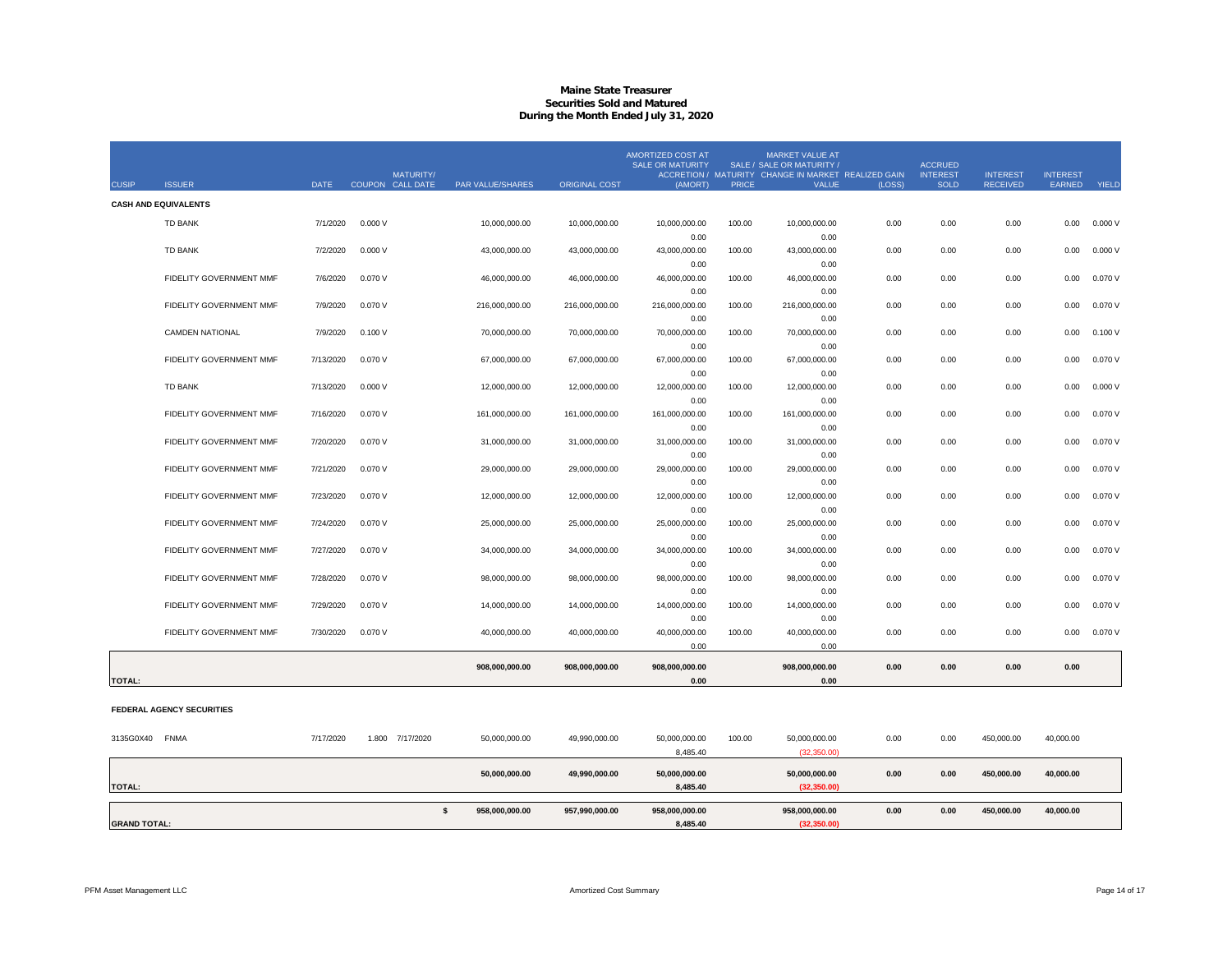### **Maine State Treasurer Transaction Report For the Month Ended July 31, 2020**

| <b>DATE</b> | <b>CUSIP</b> | <b>TRANSACTION</b> | <b>SECURITY TYPE</b> | <b>DESCRIPTION</b>             | <b>MATURITY</b> | PAR VALUE/SHARES | PRINCIPAL      | <b>INTEREST</b> | <b>TRANSACTION TOTAL</b> | <b>BALANCE</b>    |
|-------------|--------------|--------------------|----------------------|--------------------------------|-----------------|------------------|----------------|-----------------|--------------------------|-------------------|
|             |              |                    |                      |                                |                 |                  |                |                 |                          |                   |
| 7/1/2020    |              | <b>INTEREST</b>    | <b>CASH EQUIV</b>    | FIDELITY GOVERNMENT MMF        |                 | 0.00             | 0.00           | 55,634.50       | 55,634.50                | 55,634.50         |
|             |              | <b>INTEREST</b>    | <b>CASH EQUIV</b>    | <b>PFM FUNDS</b>               |                 | 0.00             | 0.00           | 14,807.76       | 14,807.76                | 70,442.26         |
|             |              | <b>INTEREST</b>    | <b>CASH EQUIV</b>    | ANDROSCOGGIN                   |                 | 0.00             | 0.00           | 3,287.72        | 3,287.72                 | 73,729.98         |
|             |              | <b>INTEREST</b>    | <b>CASH EQUIV</b>    | <b>BANGOR SAVINGS</b>          |                 | 0.00             | 0.00           | 2,117.49        | 2,117.49                 | 75,847.47         |
|             |              | <b>INTEREST</b>    | <b>CASH EQUIV</b>    | <b>BATH SAVINGS</b>            |                 | 0.00             | 0.00           | 1,818.11        | 1,818.11                 | 77,665.58         |
|             |              | <b>INTEREST</b>    | <b>CASH EQUIV</b>    | <b>BAR HARBOR</b>              |                 | 0.00             | 0.00           | 3,606.56        | 3,606.56                 | 81,272.14         |
|             |              | <b>INTEREST</b>    | <b>CASH EQUIV</b>    | <b>BIDDEFORD SAVINGS BANK</b>  |                 | 0.00             | 0.00           | 657.58          | 657.58                   | 81,929.72         |
|             |              | <b>INTEREST</b>    | <b>CASH EQUIV</b>    | <b>CAMDEN NATIONAL</b>         |                 | 0.00             | 0.00           | 5,737.93        | 5,737.93                 | 87,667.65         |
|             |              | <b>INTEREST</b>    | <b>CASH EQUIV</b>    | <b>CITIZENS BANK</b>           |                 | 0.00             | 0.00           | 10,655.58       | 10,655.58                | 98,323.23         |
|             |              | <b>INTEREST</b>    | <b>CASH EQUIV</b>    | <b>FIRST NATIONAL</b>          |                 | 0.00             | 0.00           | 2,049.18        | 2,049.18                 | 100,372.41        |
|             |              | <b>INTEREST</b>    | <b>CASH EQUIV</b>    | <b>MACHIAS SAVINGS</b>         |                 | 0.00             | 0.00           | 876.73          | 876.73                   | 101,249.14        |
|             |              | <b>INTEREST</b>    | <b>CASH EQUIV</b>    | <b>TD BANK</b>                 |                 | 0.00             | 0.00           | 30,054.64       | 30,054.64                | 131,303.78        |
|             |              | SELL               | <b>CASH EQUIV</b>    | <b>TD BANK</b>                 |                 | 10,000,000.00    | 10,000,000.00  | 0.00            | 10,000,000.00            | 10,131,303.78     |
|             |              | <b>INTEREST</b>    | <b>CASH EQUIV</b>    | <b>TD BANK</b>                 |                 | 0.00             | 0.00           | 10,745.25       | 10,745.25                | 10,142,049.03     |
| 7/2/2020    |              | <b>SELL</b>        | <b>CASH EQUIV</b>    | <b>TD BANK</b>                 |                 | 43,000,000.00    | 43,000,000.00  | 0.00            | 43,000,000.00            | 53,142,049.03     |
| 7/5/2020    | 3135G0S38    | <b>INTEREST</b>    | <b>INSTR</b>         | <b>FNMA</b>                    | 1/5/2022        | 0.00             | 0.00           | 150,000.00      | 150,000.00               | 53,292,049.03     |
| 7/6/2020    | 3135G05B5    | <b>BUY</b>         | <b>INSTR</b>         | <b>FNMA</b>                    | 6/30/2023       | 34,998,250.00    | 34,998,250.00  | 2,625.00        | (35,000,875.00)          | 18,291,174.03     |
|             |              | SELL               | <b>CASH EQUIV</b>    | FIDELITY GOVERNMENT MMF        |                 | 46,000,000.00    | 46,000,000.00  | 0.00            | 46,000,000.00            | 64,291,174.03     |
| 7/7/2020    |              | <b>BUY</b>         | <b>CASH EQUIV</b>    | FIDELITY GOVERNMENT MMF        |                 | 84,000,000.00    | 84,000,000.00  | 0.00            | (84,000,000.00)          | (19,708,825.97)   |
| 7/8/2020    |              | <b>BUY</b>         | <b>CASH EQUIV</b>    | <b>FIDELITY GOVERNMENT MMF</b> |                 | 20,000,000.00    | 20,000,000.00  | 0.00            | (20,000,000.00)          | (39,708,825.97)   |
| 7/9/2020    |              | SELL               | <b>CASH EQUIV</b>    | FIDELITY GOVERNMENT MMF        |                 | 216,000,000.00   | 216,000,000.00 | 0.00            | 216,000,000.00           | 176,291,174.03    |
|             |              | <b>SELL</b>        | <b>CASH EQUIV</b>    | <b>CAMDEN NATIONAL</b>         |                 | 70,000,000.00    | 70,000,000.00  | 0.00            | 70,000,000.00            | 246,291,174.03    |
| 7/10/2020   |              | <b>BUY</b>         | <b>CASH EQUIV</b>    | <b>FIDELITY GOVERNMENT MMF</b> |                 | 47,000,000.00    | 47,000,000.00  | 0.00            | (47,000,000.00)          | 199,291,174.03    |
| 7/11/2020   | 3135G0U92    | <b>INTEREST</b>    | <b>INSTR</b>         | <b>FNMA</b>                    | 1/11/2022       | 0.00             | 0.00           | 328,125.00      | 328,125.00               | 199,619,299.03    |
| 7/13/2020   | 3134GV5J3    | <b>BUY</b>         | <b>INSTR</b>         | <b>FHLMC</b>                   | 7/8/2022        | 35,003,500.00    | 35,003,500.00  | 1,555.56        | (35,005,055.56)          | 164,614,243.47    |
|             |              | SELL               | <b>CASH EQUIV</b>    | FIDELITY GOVERNMENT MMF        |                 | 67,000,000.00    | 67,000,000.00  | 0.00            | 67,000,000.00            | 231,614,243.47    |
|             |              | <b>BUY</b>         | <b>CASH EQUIV</b>    | NORTHEAST BANK                 |                 | 25,000,000.00    | 25,000,000.00  | 0.00            | (25,000,000.00)          | 206,614,243.47    |
|             |              | <b>SELL</b>        | <b>CASH EQUIV</b>    | <b>TD BANK</b>                 |                 | 12,000,000.00    | 12,000,000.00  | 0.00            | 12,000,000.00            | 218,614,243.47    |
| 7/14/2020   |              | <b>BUY</b>         | <b>CASH EQUIV</b>    | FIDELITY GOVERNMENT MMF        |                 | 72,000,000.00    | 72,000,000.00  | 0.00            | (72,000,000.00)          | 146,614,243.47    |
| 7/15/2020   |              | <b>BUY</b>         | <b>CASH EQUIV</b>    | FIDELITY GOVERNMENT MMF        |                 | 147,000,000.00   | 147,000,000.00 | 0.00            | (147,000,000.00)         | (385, 756.53)     |
|             | 9128287C8    | <b>INTEREST</b>    | <b>UST</b>           | <b>US TREASURY</b>             | 7/15/2022       | 0.00             | 0.00           | 218,750.00      | 218,750.00               | (167,006.53)      |
|             | 9128287C8    | <b>INTEREST</b>    | <b>UST</b>           | <b>US TREASURY</b>             | 7/15/2022       | 0.00             | 0.00           | 218,750.00      | 218,750.00               | 51,743.47         |
|             | 9128287C8.   | <b>INTEREST</b>    | <b>UST</b>           | <b>US TREASURY</b>             | 7/15/2022       | 0.00             | 0.00           | 227,500.00      | 227,500.00               | 279,243.47        |
|             | 9128287C8    | <b>INTEREST</b>    | <b>UST</b>           | <b>US TREASURY</b>             | 7/15/2022       | 0.00             | 0.00           | 306,250.00      | 306,250.00               | 585,493.47        |
| 7/16/2020   |              | <b>SELL</b>        | <b>CASH EQUIV</b>    | FIDELITY GOVERNMENT MMF        |                 | 161,000,000.00   | 161,000,000.00 | 0.00            | 161,000,000.00           | 161,585,493.47    |
|             | 912796TY5    | <b>BUY</b>         | <b>UST</b>           | <b>US TREASURY</b>             | 12/31/2020      | 49,967,333.33    | 49,967,333.33  | 0.00            | (49, 967, 333.33)        | 111,618,160.14    |
|             | 912796TY5.   | <b>BUY</b>         | <b>UST</b>           | <b>US TREASURY</b>             | 12/31/2020      | 49,967,333.33    | 49,967,333.33  | 0.00            | (49, 967, 333.33)        | 61,650,826.81     |
| 7/17/2020   | 3135G0X40    | <b>MATURITY</b>    | <b>INSTR</b>         | <b>FNMA</b>                    | 7/17/2020       | 50,000,000.00    | 50,000,000.00  | 450,000.00      | 50,450,000.00            | 112,100,826.81    |
|             |              | <b>BUY</b>         | <b>CASH EQUIV</b>    | FIDELITY GOVERNMENT MMF        |                 | 151,000,000.00   | 151,000,000.00 | 0.00            | (151,000,000.00)         | (38,899,173.19)   |
| 7/20/2020   |              | SELL               | <b>CASH EQUIV</b>    | <b>FIDELITY GOVERNMENT MMF</b> |                 | 31,000,000.00    | 31,000,000.00  | 0.00            | 31,000,000.00            | (7,899,173.19)    |
| 7/21/2020   | 3134GV6H6    | <b>BUY</b>         | <b>INSTR</b>         | <b>FHLMC</b>                   | 10/20/2022      | 34,993,000.00    | 34,993,000.00  | 311.11          | (34,993,311.11)          | (42,892,484.30)   |
|             |              | SELL               | <b>CASH EQUIV</b>    | FIDELITY GOVERNMENT MMF        |                 | 29,000,000.00    | 29,000,000.00  | 0.00            | 29,000,000.00            | (13,892,484.30)   |
| 7/22/2020   |              | <b>BUY</b>         | <b>CASH EQUIV</b>    | FIDELITY GOVERNMENT MMF        |                 | 37,000,000.00    | 37,000,000.00  | 0.00            | (37,000,000.00)          | (50, 892, 484.30) |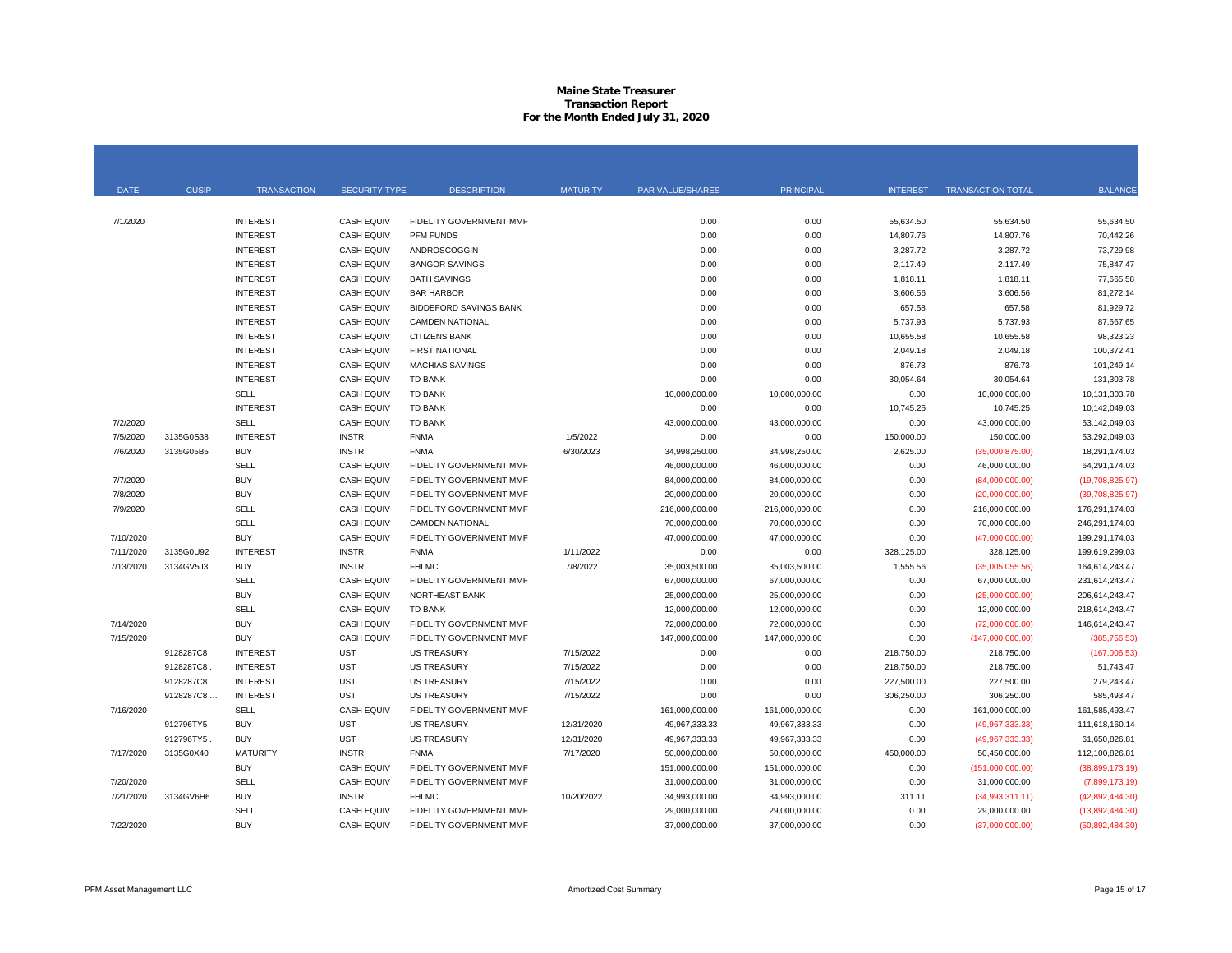## **Maine State Treasurer Transaction Report For the Month Ended July 31, 2020**

| <b>DATE</b> | <b>CUSIP</b> | <b>TRANSACTION</b> | <b>SECURITY TYPE</b> | <b>DESCRIPTION</b>      | <b>MATURITY</b> | <b>PAR VALUE/SHARES</b> | <b>PRINCIPAL</b> | <b>INTEREST</b> | <b>TRANSACTION TOTAL</b> | <b>BALANCE</b>  |
|-------------|--------------|--------------------|----------------------|-------------------------|-----------------|-------------------------|------------------|-----------------|--------------------------|-----------------|
|             |              |                    |                      |                         |                 |                         |                  |                 |                          |                 |
| 7/23/2020   |              | SELL               | <b>CASH EQUIV</b>    | FIDELITY GOVERNMENT MMF |                 | 12,000,000.00           | 12,000,000.00    | 0.00            | 12,000,000.00            | (38,892,484.30) |
| 7/24/2020   |              | SELL               | <b>CASH EQUIV</b>    | FIDELITY GOVERNMENT MMF |                 | 25,000,000.00           | 25,000,000.00    | 0.00            | 25,000,000.00            | (13,892,484.30) |
| 7/27/2020   |              | SELL               | <b>CASH EQUIV</b>    | FIDELITY GOVERNMENT MMF |                 | 34,000,000.00           | 34,000,000.00    | 0.00            | 34,000,000.00            | 20,107,515.70   |
| 7/28/2020   | 3134GV6H6.   | <b>BUY</b>         | <b>INSTR</b>         | <b>FHLMC</b>            | 10/20/2022      | 35,000,000.00           | 35,000,000.00    | 2,488.89        | (35,002,488.89)          | (14,894,973.19) |
|             | 3135G05G4    | <b>BUY</b>         | <b>INSTR</b>         | <b>FNMA</b>             | 7/10/2023       | 34,949,250.00           | 34,949,250.00    | 4,375.00        | (34,953,625.00)          | (49,848,598.19) |
|             | 3136G4D26    | <b>BUY</b>         | <b>INSTR</b>         | <b>FNMA</b>             | 7/28/2023       | 30,000,000.00           | 30,000,000.00    | 0.00            | (30,000,000.00)          | (79,848,598.19) |
|             |              | SELL               | <b>CASH EQUIV</b>    | FIDELITY GOVERNMENT MMF |                 | 98,000,000.00           | 98,000,000.00    | 0.00            | 98,000,000.00            | 18, 151, 401.81 |
| 7/29/2020   |              | SELL               | <b>CASH EQUIV</b>    | FIDELITY GOVERNMENT MMF |                 | 14,000,000.00           | 14,000,000.00    | 0.00            | 14,000,000.00            | 32, 151, 401.81 |
| 7/30/2020   |              | SELL               | <b>CASH EQUIV</b>    | FIDELITY GOVERNMENT MMF |                 | 40,000,000.00           | 40,000,000.00    | 0.00            | 40,000,000.00            | 72,151,401.81   |
| 7/31/2020   |              | <b>BUY</b>         | <b>CASH EQUIV</b>    | FIDELITY GOVERNMENT MMF |                 | 45,000,000.00           | 45,000,000.00    | 0.00            | (45,000,000.00)          | 27, 151, 401.81 |
|             |              | <b>INTEREST</b>    | <b>CASH EQUIV</b>    | <b>MISC INCOME</b>      |                 | 0.00                    | 0.00             | 3.75            | 3.75                     | 27, 151, 405.56 |
|             |              |                    |                      |                         |                 |                         |                  |                 |                          |                 |

**Net Contributions Net Withdrawals**

**27,151,405.56**

**-**